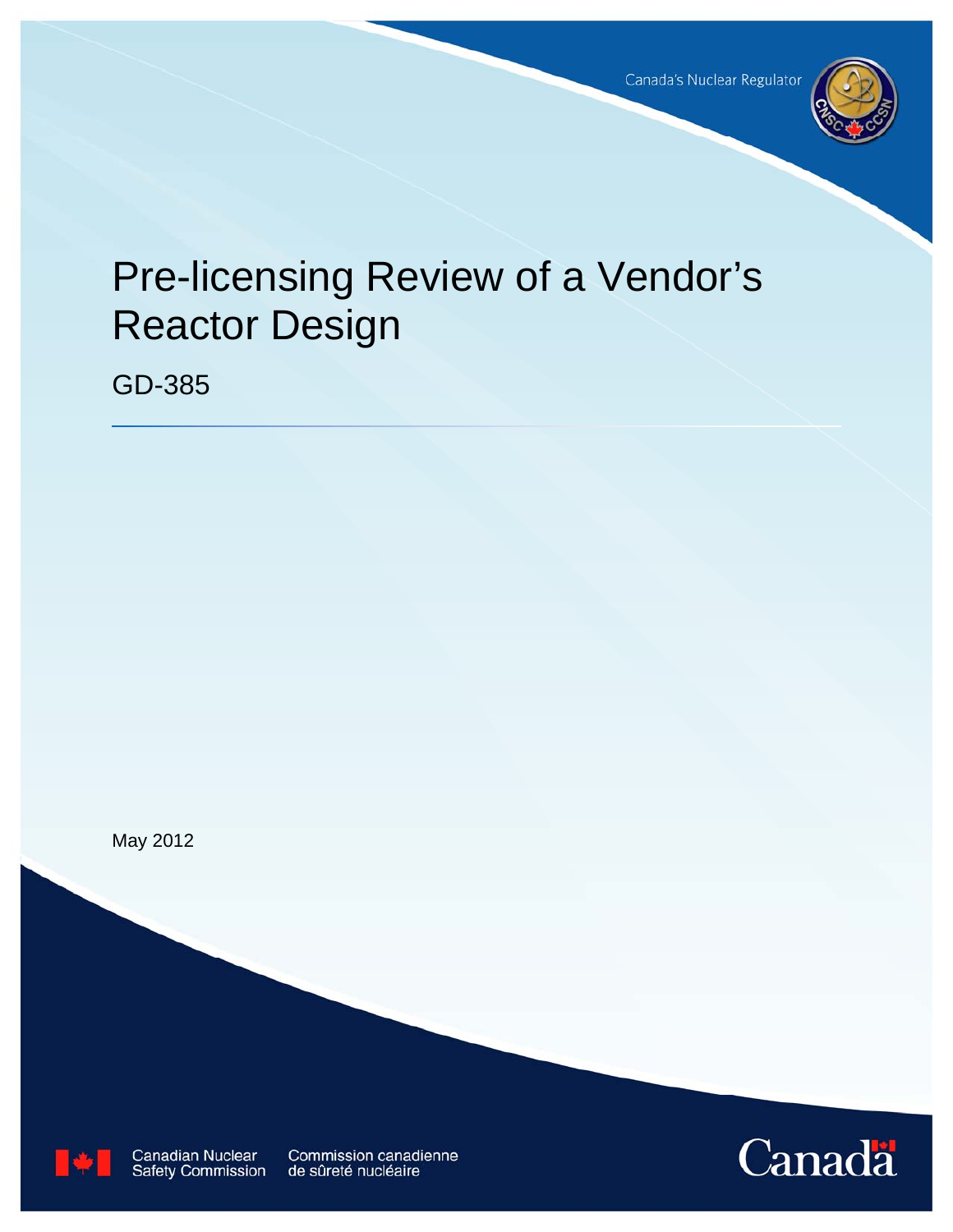## **Pre-licensing Review of a Vendor's Reactor Design**

Guidance document GD-385

© Minister of Public Works and Government Services Canada (PWGSC) 2012 PWGSC catalogue number: CC172-90/2012E-PDF ISBN 978-1-100-20782-7

Published by the Canadian Nuclear Safety Commission (CNSC) CNSC catalogue number: GD-385

Extracts from this document may be reproduced for individual use without permission provided the source is fully acknowledged. However, reproduction in whole or in part for purposes of resale or redistribution requires prior written permission from the Canadian Nuclear Safety Commission

*Également publié en français sous le titre de : Examen de la conception d'un réacteur de fournisseur préalable à l'autorisation* 

## **Document availability**

This document can be viewed on the Canadian Nuclear Safety Commission Web site at nuclearsafety.gc.ca

To order a printed copy of the document in English or French, please contact:

Canadian Nuclear Safety Commission 280 Slater Street P.O. Box 1046, Station B Ottawa, Ontario K1P 5S9 CANADA

Tel.: 613-995-5894 or 1-800-668-5284 (in Canada only) Facsimile: 613-995-5086 Email: info@cnsc-ccsn.gc.ca Web site: nuclearsafety.gc.ca

# **Publishing history:**

June 2012 Version 1.0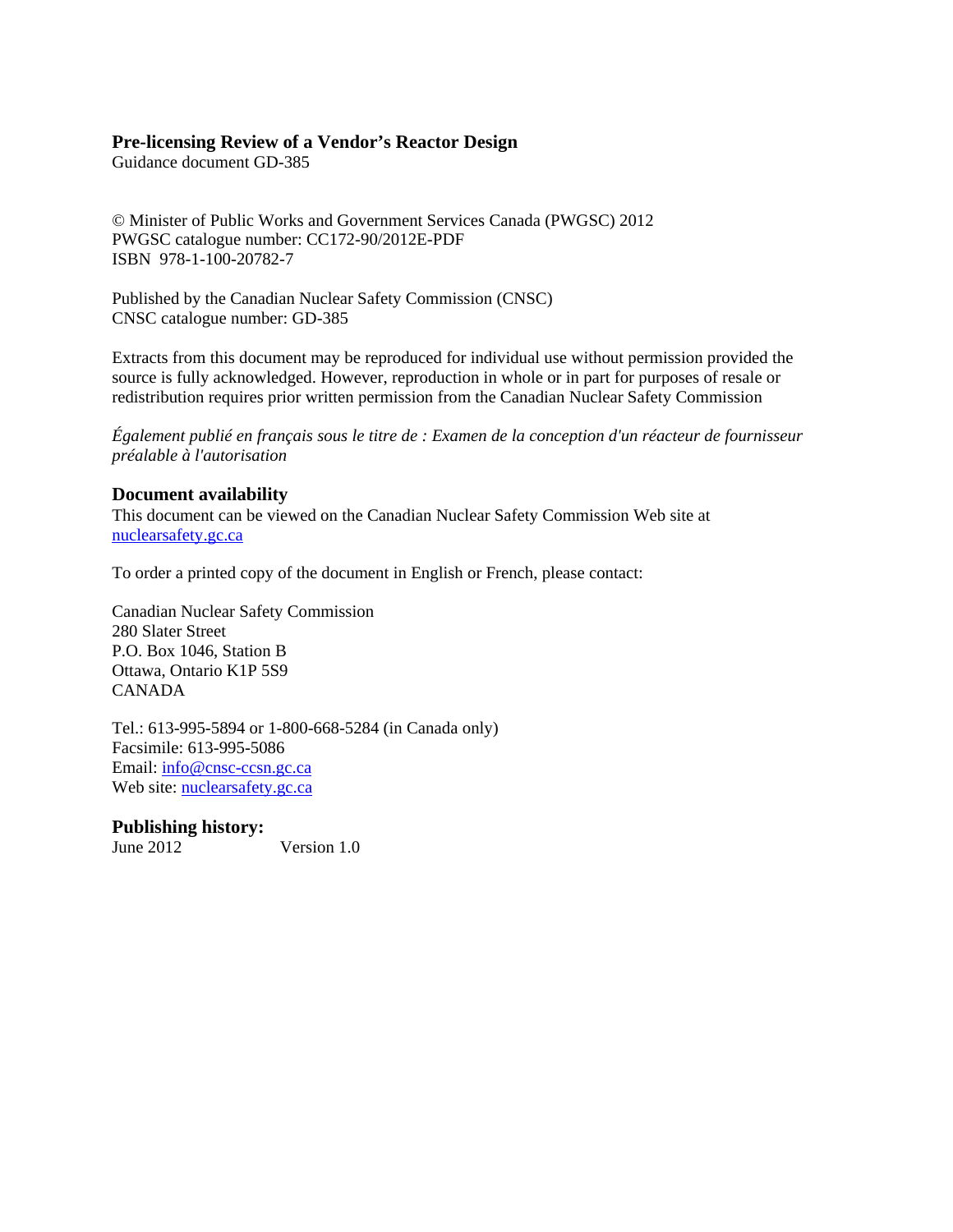# **Preface**

Guidance document GD-385, *Pre-licensing Review of a Vendor's Reactor Design* describes the prelicensing review process provided by the Canadian Nuclear Safety Commission (CNSC) for assessing a vendor's design for a nuclear power plant or small reactor. The review considers the areas of design that relate to reactor safety, security and safeguards.

A pre-licensing review is an optional service provided by the CNSC. The review can be undertaken by a reactor vendor prior to an applicant's submission of a licence application to the CNSC.

This review can provide early identification and resolution of potential regulatory or technical issues in the design process, particularly those that could result in significant changes to the design or safety analysis. The objective of a pre-licensing review is to increase regulatory certainty while ensuring public safety.

This service does not certify a reactor design, and does not involve the issuance of a licence under the *Nuclear Safety and Control Act*. It is not required as part of the licensing process for a new nuclear power plant or small reactor. The conclusions of a design review do not bind or otherwise influence decisions made by the Commission Tribunal, with whom the authority resides to issue licences for nuclear power plants and small reactors.

Guidance document GD-385, *Pre-licensing Review of a Vendor's Reactor Design*, provides guidance information only. For this topic a licensee or licence applicant is not obliged to satisfy any provisions through regulations or licence conditions, so no regulatory document (RD) accompanies this guidance document. In this document, "should" is used to express guidance. "May" is used to express an option, or that which is permissible within the limits of this regulatory document. "Can" is used to express possibility or capability.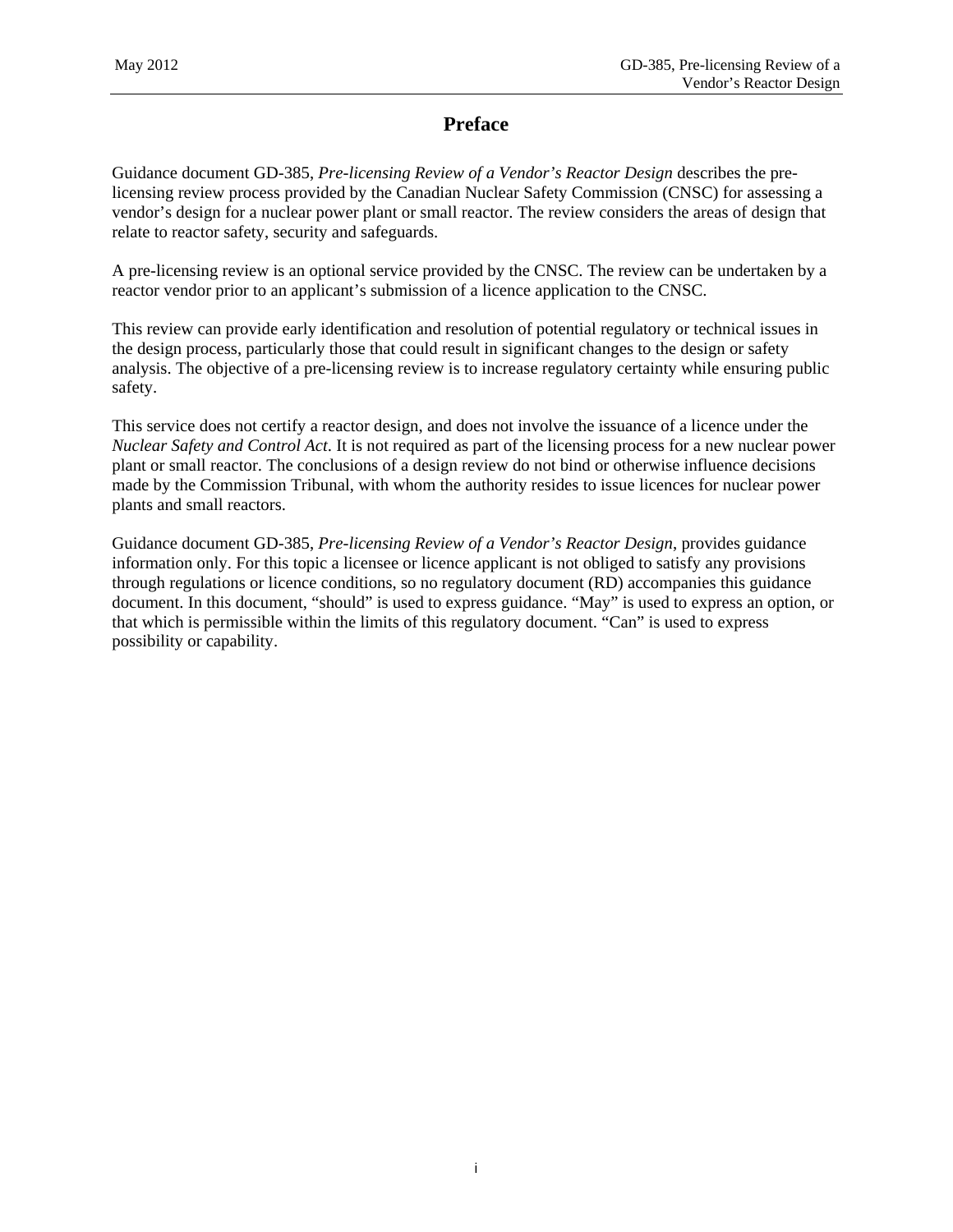# **Table of Contents**

| 1. |     |  |
|----|-----|--|
|    | 1.1 |  |
|    | 1.2 |  |
|    | 1.3 |  |
|    | 1.4 |  |
| 2. |     |  |
| 3. |     |  |
| 4. |     |  |
|    | 4.1 |  |
|    | 4.2 |  |
|    | 4.3 |  |
|    | 4.4 |  |
|    |     |  |
|    |     |  |
|    |     |  |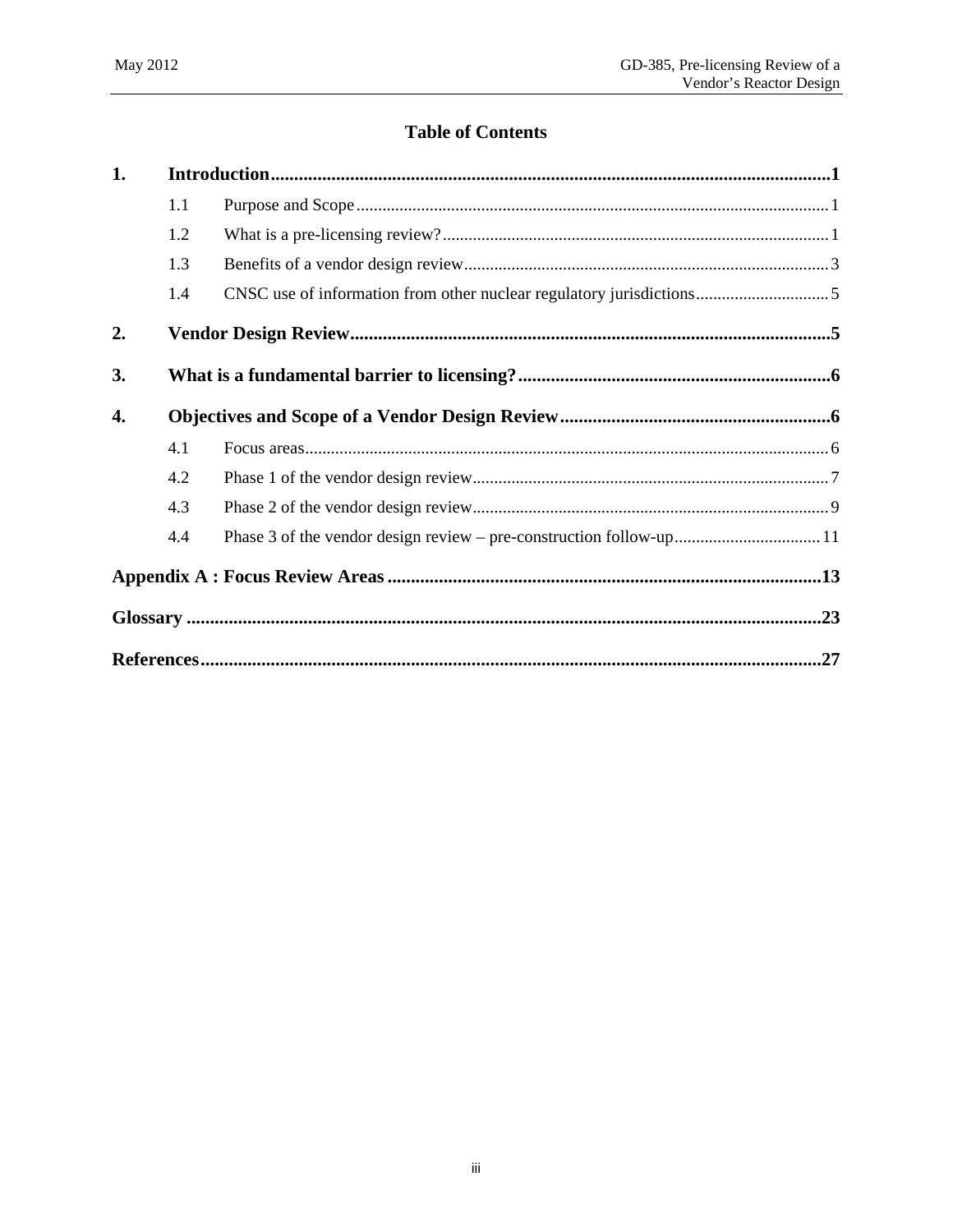# **GD-385, Pre-licensing Review of a Vendor's Reactor Design**

## **1. Introduction**

Section 21(1)(*a*) of the *Nuclear Safety and Control Act* (NSCA) gives the Canadian Nuclear Safety Commission (CNSC) the authority to: "enter into arrangements, including an arrangement to provide training, with any person, any department or agency of the Government of Canada or of a province, any regulatory agency or department of a foreign government or any international agency" in order to attain its objectives.

At the request of a vendor, and by entering into a service agreement, the CNSC will undertake a pre-licensing review of a vendor's reactor design. The review does not certify a reactor design, and does not involve the issuance of a licence under the *Nuclear Safety and Control Act*. It is not required as part of the licensing process for a new nuclear power plant or small reactor. The conclusions of a design review do not bind or otherwise influence decisions made by the Commission Tribunal, with whom the authority resides to issue licences for nuclear power plans and small reactors.

Much of the detailed information resulting from the design review - including the vendor's submissions of documentation – may be considered commercially confidential, as per the terms of the service agreement. The public will be informed of the high-level outcomes of the review work by the posting of an executive summary of each review report on the CNSC Web site.

## **1.1 Purpose and Scope**

This document describes the pre-licensing review process provided by the CNSC for assessing a vendor's design for a nuclear power plant or small reactor. The review considers the areas of design that relate to reactor safety, security and safeguards.

## **1.2 What is a pre-licensing review?**

A pre-licensing review, commonly referred to as a vendor design review, is an optional service that the CNSC provides for the assessment of a vendor's design for a nuclear power plant or small reactor. The primary purpose of a vendor design review is to inform the vendor of the overall acceptability of the reactor design. The CNSC enters into a service agreement with the vendor that is based on a fixed scope of work.

This review provides the early identification and resolution of potential regulatory or technical issues in the design process, particularly those that could result in significant changes to the design or safety case. The CNSC conducts more detailed reviews of the design and safety case at the time of an application for a licence to construct and an application for a licence to operate.

The following figure illustrates the level of design completion that is necessary to support a vendor design review versus the level of design completion that is necessary to support an application for a licence to construct, or a licence to operate, for a nuclear power plant or small reactor. The licence to prepare site phase is not shown in the diagram because the applicant for a licence to prepare site determines the level of design information required to determine site suitability.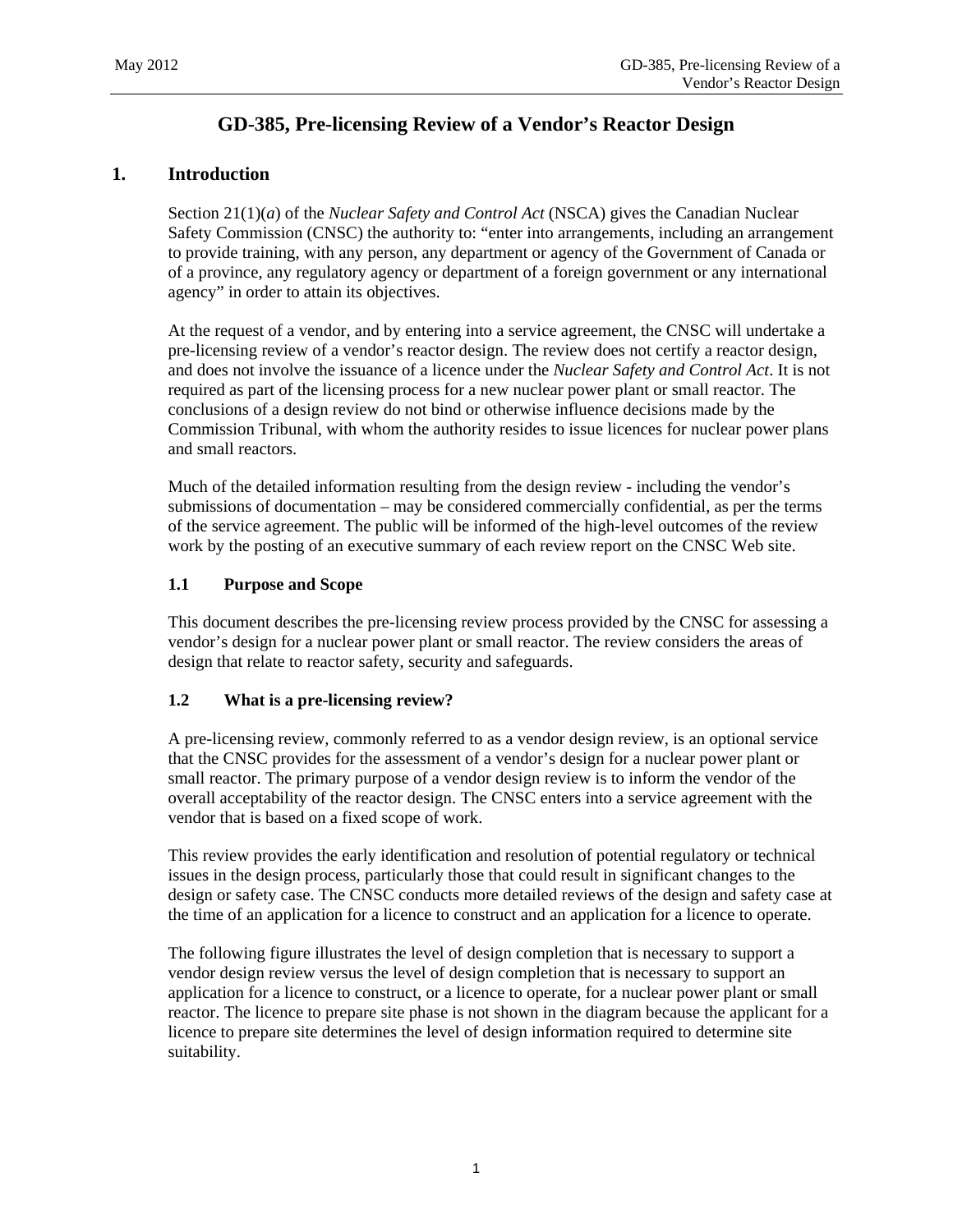

#### **Figure 1: Where the vendor design review fits into the reactor design process**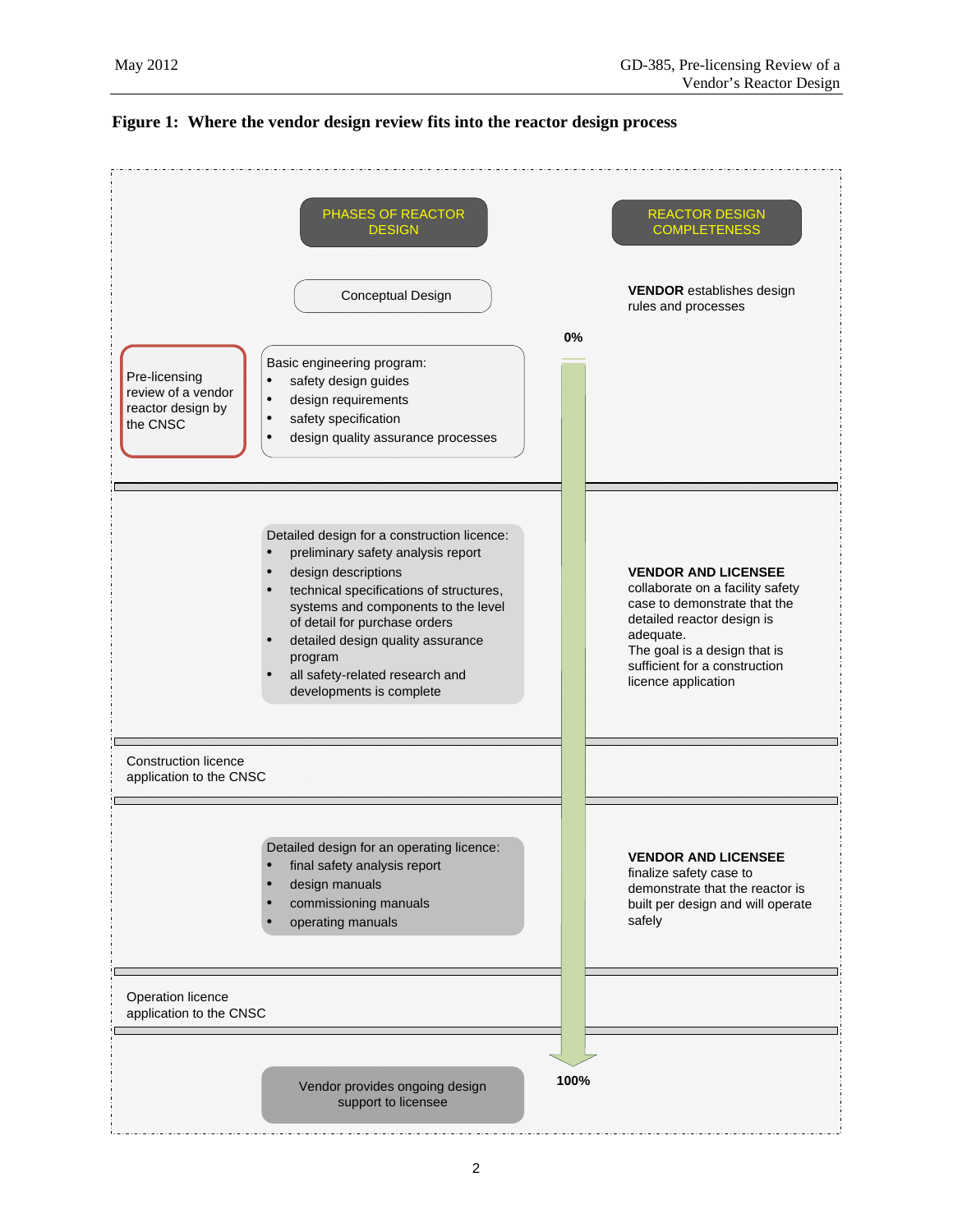A vendor design review evaluates if:

- the vendor understands Canadian regulatory requirements and expectations
- the design complies with, as applicable, CNSC regulatory documents RD-337, *Design of New Nuclear Power Plants* [1] or RD-367, *Design of Small Reactor Facilities* [2] and related regulatory documents and national standards
- a resolution plan exists for any design issues identified in the review

A review considers technical aspects, and does not include considerations such as:

- design costs
- state of completion of the design
- scheduling factors relative to the review of a licence application
- design changes that could be required as a result of future findings

A vendor design review can begin once a vendor has, at a minimum, made reasonable progress in the basic engineering phase of the design. As per Figure 1 this means that the basic architecture of systems important to safety has been laid out following the vendor's reactor design guides and design requirements. The following documents should be approaching a state of completion, such that the vendor is ready to proceed with the detailed design phase in preparation for a utility's submission of a construction licence application:

- design guides that contain design philosophies, safety philosophies and rules that designers must follow when performing their design work, including safety requirements such as applicable codes and standards
- design requirements for systems important to safety that establish such aspects as:
	- o minimum performance requirements and reliability targets
	- o reflect significant progress made in any safety-related research and development
- the vendor's overall management system as it applies to the design of the proposed plant's (or small reactor's) structures, systems and components
- design and safety analysis representative of a preliminary safety analysis report

## **1.3 Benefits of a vendor design review**

The reports that are prepared during a vendor design review provide a significant amount of information that is of benefit to the vendor, applicant and the general public.

## **1.3.1 Benefits to the vendor**

The review provides the vendor with information that can be used when holding discussions with a potential applicant who is considering the vendor's technology.

A vendor design review can provide further assurance that, along with information contained in RD/GD-369, *Licence Application Guide – Licence to Construct a Nuclear Power Plant* [3], the vendor has the necessary data to support an applicant in a future application to construct an NPP. For small reactor facilities most of the information contained in RD/GD-369 is applicable, but may be applied in a graded manner. The depth and breadth of information required in support of an application will depend on the risk and complexity of the facility.

When an applicant approaches the CNSC for a licence, the applicant will be required to demonstrate the adequacy of the design and its associated safety case against Canadian regulatory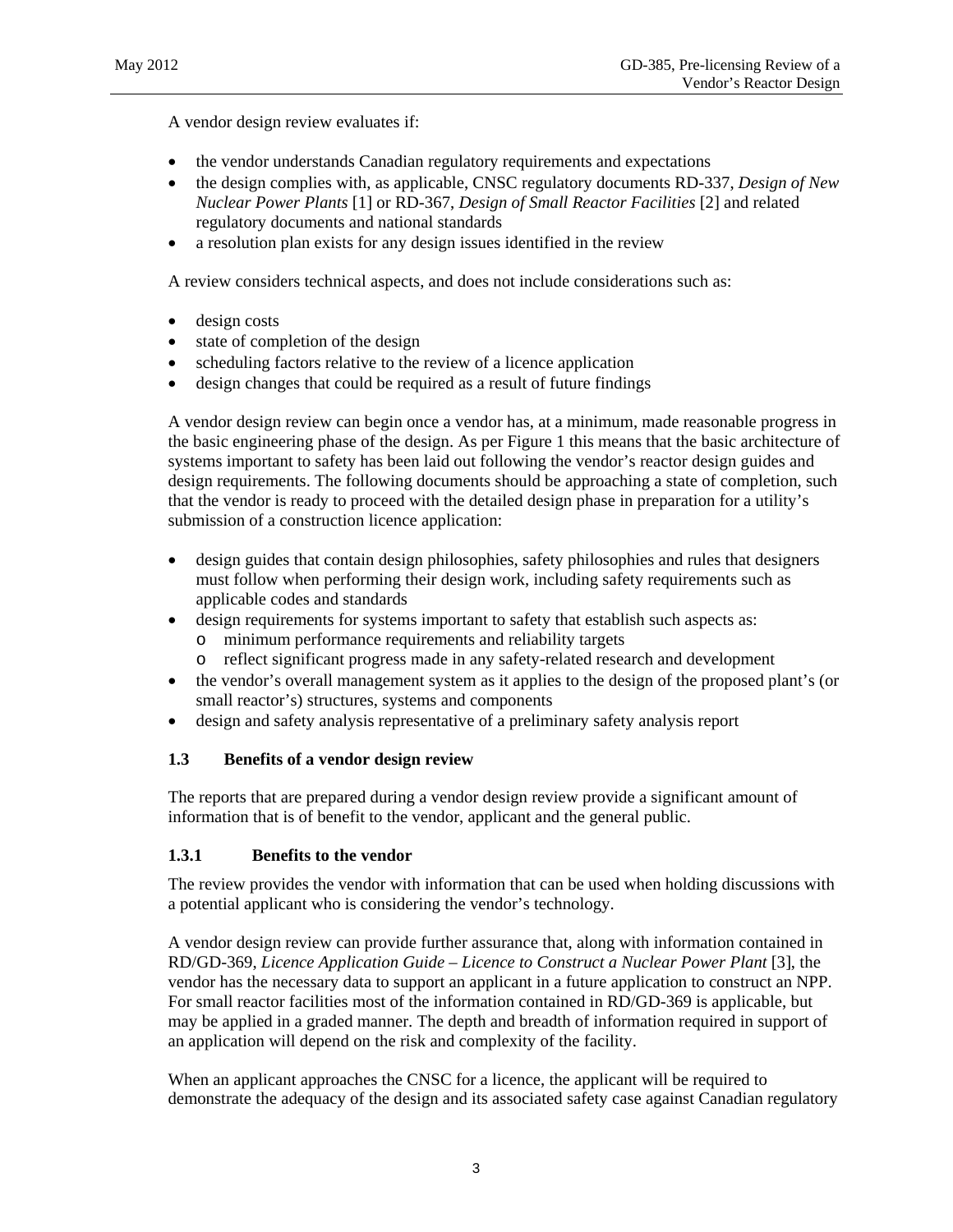requirements and CNSC expectations. Preparing submissions for each phase of the vendor design review allows the vendor to plan and prepare for effective discussions with potential applicants who are considering the use of the vendor's reactor technology.

The vendor design review gives the vendor early feedback on the use of new or novel design features and approaches. These may be new materials for SSCs, or engineering standards and methodologies which may not have been previously employed in Canada.

The review also offers the vendor early notification of potential fundamental barriers to licensing. Within the review process, the vendor is able to identify resolution paths for any issues before an applicant seeks to obtain a licence to construct or licence to operate. By being aware of such resolution paths, both the vendor and the applicant can have reasonable confidence that the issue can be resolved in a reasonable timeframe, in order to keep within the expected licensing schedule.

A vendor design review contributes to regulatory certainty by:

- providing clear and early feedback to the vendor on Canadian regulatory requirements and how well the design meets these requirements
- identifying potential licensing and technical (safety) issues early on, thereby providing the vendor time to resolve issues before they become barriers to licensing; this is particularly important for issues that could result in significant changes to the design or safety analysis
- enabling CNSC staff to become familiar with the design prior to the receipt of a licence application, thereby reducing the amount of time needed to assess the design during the review of the applications for the licences to construct and operate

## **1.3.2 Benefits to the applicant**

The CNSC encourages potential applicants to have early and ongoing dialogue with vendors to discuss and resolve potential regulatory issues when considering technologies for proposed nuclear reactor facilities.

Vendor design reviews allow the regulator to become informed of the design, thus facilitating future licence application reviews. The resultant review information obtained throughout the review phases may add significantly to the understanding of both the technology and any of its associated issues that need to be resolved prior to, and during, the licensing process.

The CNSC expects a future applicant to be highly familiar with the technology it will eventually purchase for a proposed nuclear reactor facility - that is, to be a "smart buyer". Under the NSCA, the applicant is ultimately accountable for licensed activities, and will be required to demonstrate the adequacy of the design and its associated safety case against Canadian regulatory requirements and CNSC expectations. Potential applicants are encouraged to speak with vendors early on in the licensing process to discuss and resolve potential regulatory issues.

## **1.3.3 Benefits to the public**

The vendor design review provides the public with a measure of early assurance that a new reactor technology being proposed for construction and operation in Canada will meet Canadian regulatory requirements.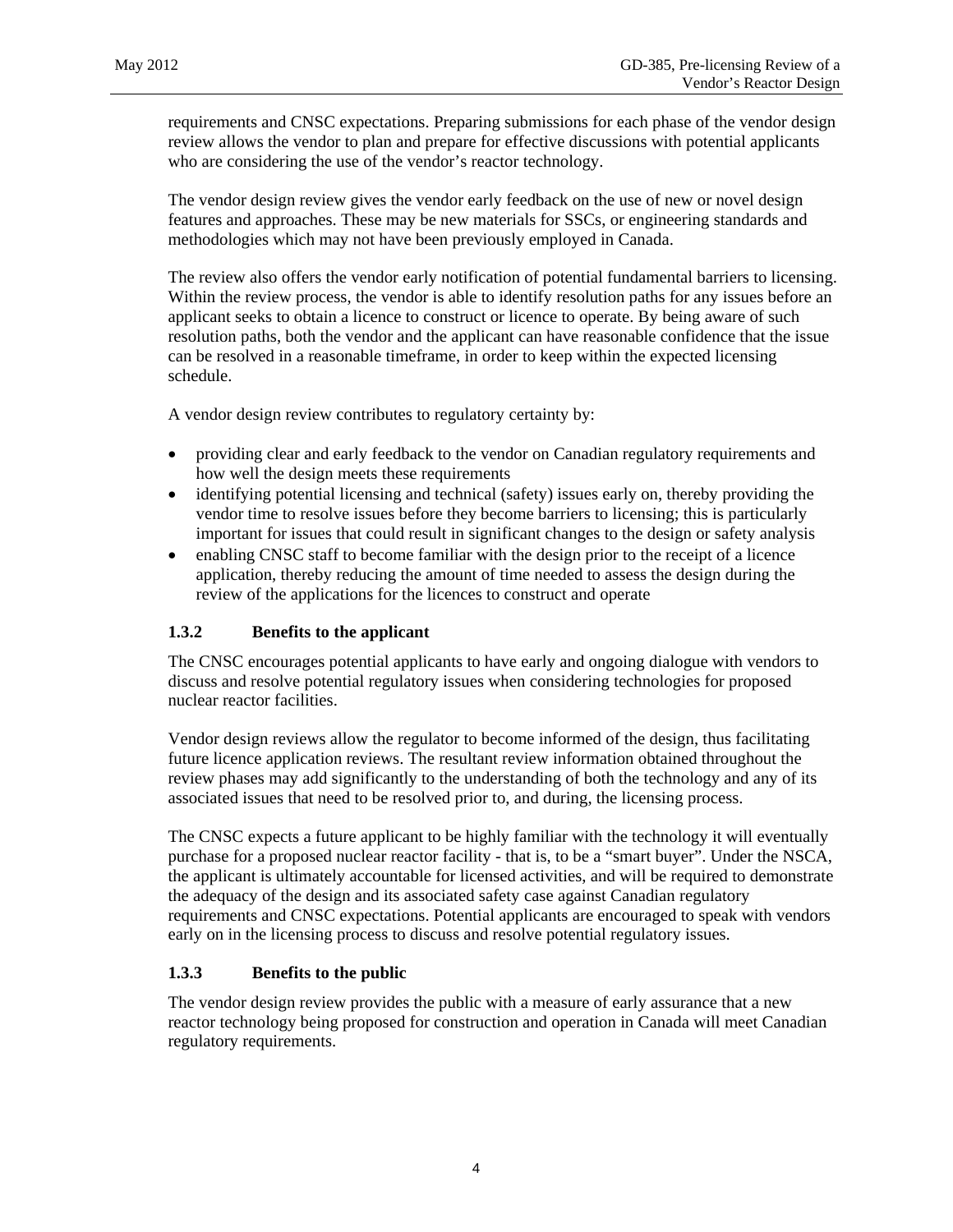By performing an early review of key aspects of a reactor design and the vendor's organization, the public can be assured that:

- the vendor understands Canadian regulatory requirements and CNSC expectations
- the design will meet the requirements contained in CNSC regulatory documents RD-337 or RD-367 (as applicable to the proposal) and related regulatory documents and standards
- the vendor is actively seeking the resolution of any design issues identified in the review

These three assurances increase the level of regulatory certainty and contribute to public safety.

## **1.4 CNSC use of information from other nuclear regulatory jurisdictions**

If a vendor has had its reactor design either reviewed or certified by a nuclear regulator from another country and, as a result, has accumulated a certain amount of regulatory feedback, the CNSC would consider such material in the vendor design review, under the following conditions:

- the vendor would be responsible for obtaining and providing the reviewed or certified information to the CNSC, as part of the design review submittals
- the vendor would explain how that information demonstrates the design will meet Canadian requirements
- the CNSC would conduct its own assessment in light of its regulatory framework
- the CNSC would use the information submitted to the extent that the information is compatible with the CNSC review process

## **2. Vendor Design Review**

The vendor design review is divided into three phases, each requiring increasingly more detailed technical information.

**Phase 1 review –** Compliance with regulatory requirements: CNSC staff assess the information submitted in support of the vendor's design and determine if, at a general level, the design intent complies with CNSC design requirements (for new nuclear power plants as specified in RD-337, and for small reactors facilities in RD-367*)*, and related regulatory requirements.

**Phase 2 review** – Pre-licensing assessment: This phase goes into further detail, with a focus on identifying potential fundamental barriers to the licensing of the vendor's design for a nuclear power plant or small reactor in Canada.

**Phase 3 review –** Pre-construction follow-up: In this phase, the vendor can choose to follow up on one or more focus areas covered in Phase 1 and 2 against CNSC requirements pertaining to a licence to construct. For those areas, the vendor's anticipated goal is to avoid a detailed revisit by CNSC during the review of the construction licence application.

Phase 1 and 2 reviews have 19 review focus areas, representing key areas of importance for a future construction licence. The Phase 3 review is tailored on a case-by-case basis. See Appendix A for detailed information on the review focus areas.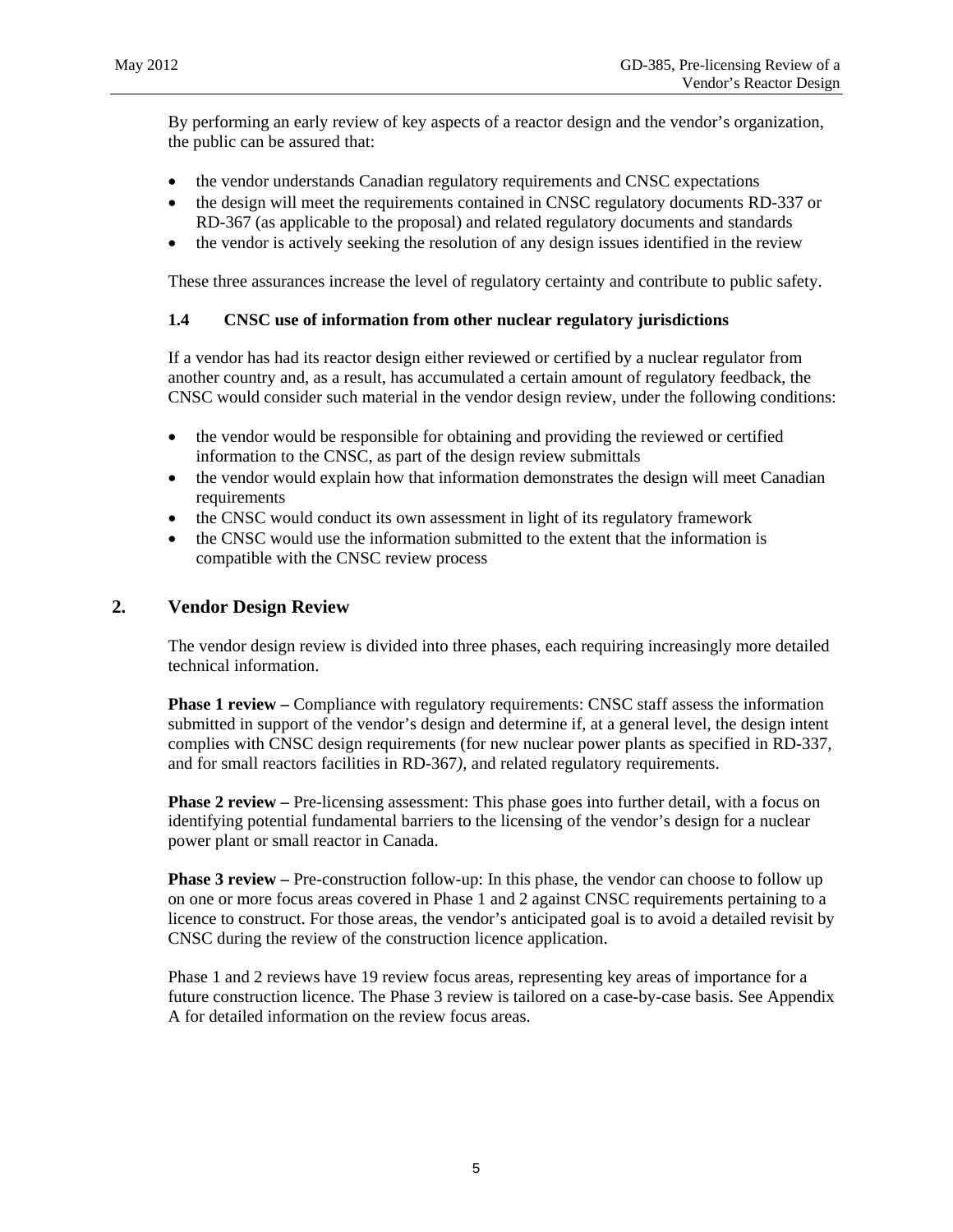## **3. What is a fundamental barrier to licensing?**

When reviewing a vendor's reactor design, CNSC staff assesses aspects of the design related to safety, security and safeguards, in order to identify potential issues with respect to licensing and technical requirements. Areas of concern that fail to comply with Canadian regulatory requirements or to address CNSC design expectations for new nuclear power plants and small reactors are identified. If not corrected, the issues could become fundamental barriers to licensing.

A fundamental barrier is a shortcoming in the design or the design process that, if not corrected, could have the potential for significant risk to the public, workers or the environment. The barrier is considered fundamental when there is no clear and adequate path to resolution of a significant safety issue. A barrier would also be considered fundamental if there are significant uncertainties associated with the proposed resolution plan, or if the timeline is such that the issue may not be resolved at the time an application for a licence to construct is submitted to the CNSC.

The following are considered to be barriers to licensing a nuclear power plant or small reactor design in Canada:

- non-compliance with Canadian regulatory requirements
- unjustified non-conformance with Canadian regulatory requirements, including those in the regulatory document RD-337 or RD-367, and other applicable regulatory documents and national standards for design and analysis
- unjustified non-compliance with design and safety analysis quality assurance standards and procedures
- a design that does not address known issues of safety significance (i.e., the design has not taken into account resolution of safety concerns from past regulatory reviews)
- a design that does not meet the "as low as reasonably achievable" (ALARA) principle
- unproven engineering practices for new or innovative design features (i.e., not adequately supported by analysis, research and development, or both)
- a design introduces unacceptable operational complexity in order to meet operation compliance (i.e., to meet regulatory requirements, the system or technology would be so complicated as to introduce complexities that may cause other events due to human factors)

## **4. Objectives and Scope of a Vendor Design Review**

## **4.1 Focus areas**

Nineteen focus areas are reviewed during Phases 1 and 2 of a design review and include topics of significant safety importance to a design so that any identified issues can be addressed by the vendor early in the design process. The vendor may propose additional focus areas that are specific to the reactor design.

The 19 focus areas are:

- 1. general plant description, defence in depth, safety goals and objectives, dose acceptance criteria
- 2. classification of structures systems, and components (SSCs)
- 3. reactor core nuclear design
- 4. fuel design and qualification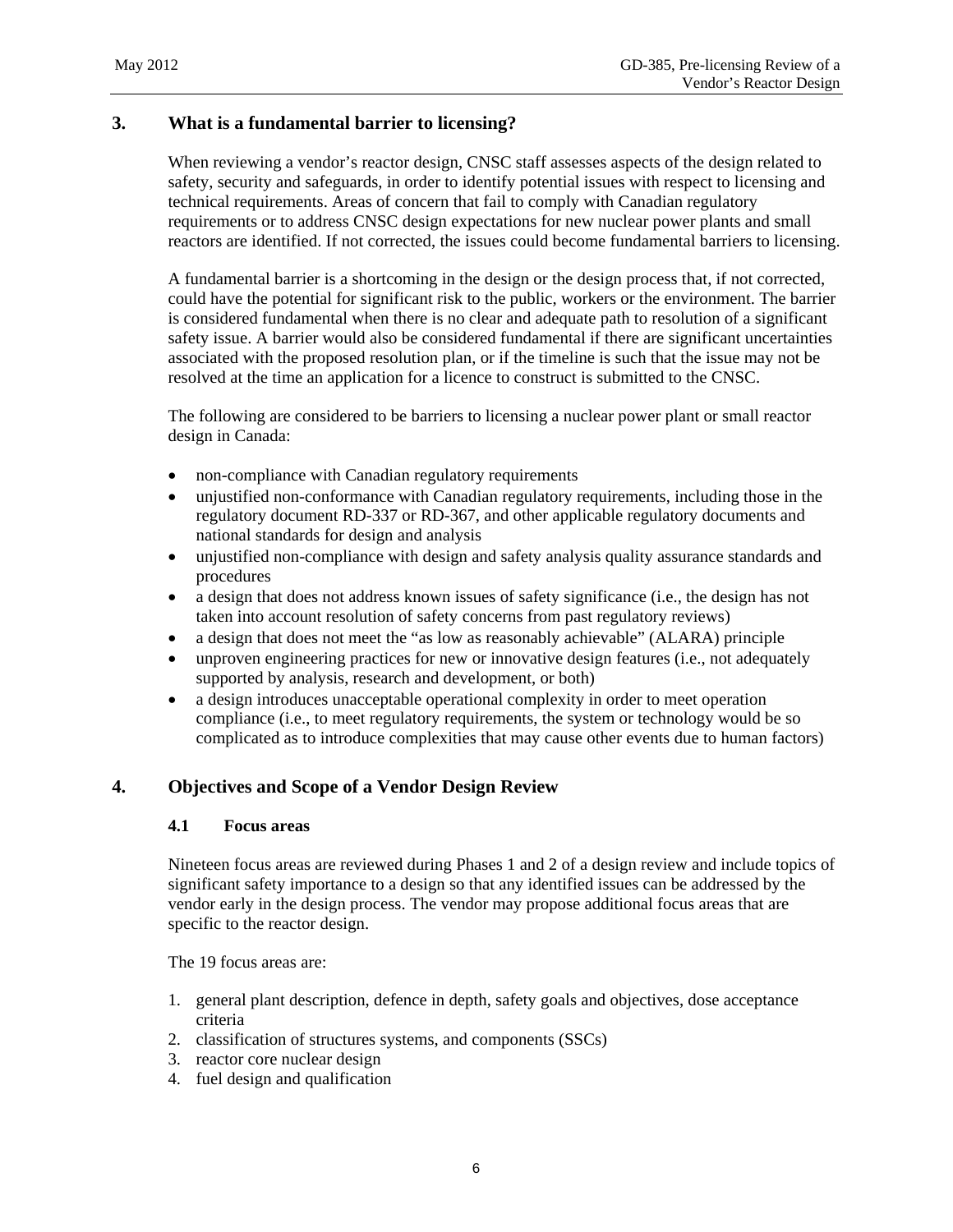- 5. control system and facilities:
	- a. main control systems
	- b. instrumentation and control
	- c. control facilities
	- d. emergency power system(s)
- 6. means of reactor shutdown
- 7. emergency core cooling and emergency heat removal systems
- 8. containment / confinement and safety-important civil structures
- 9. beyond design basis accidents (BDBAs) and severe accidents (SA) prevention and mitigation
- 10. safety analysis (deterministic safety analysis, probabilistic safety analysis) and internal and external hazards
- 11. pressure boundary design
- 12. fire protection
- 13. radiation protection
- 14. out-of-core criticality
- 15. robustness, safeguards and security
- 16. vendor research and development program
- 17. management system of design process and quality assurance in design and safety analysis
- 18. human factors
- 19. incorporation of decommissioning in design considerations

Appendix A provides a description of the objectives and scope for each focus area.

## **4.2 Phase 1 of the vendor design review**

A vendor can initiate a Phase 1 review once the conceptual design is complete and the basic engineering program is either at an advanced stage or completed, since high-level design information would be required in support of the review.

As part of Phase 1, CNSC staff reviews the submitted documentation against key areas of either regulatory document RD-337 or RD-367 (whichever is applicable for the reactor design proposed by the vendor), along with any other related regulatory requirements. This review is conducted in order to assess that the design intent is compliant with Canadian regulatory requirements.

The vendor is expected to demonstrate that the design intent meets the requirements of RD-337 or RD-367 and related regulatory requirements, through the description of intended programs.

## **4.2.1 Phase 1 focus areas and information required from the vendor**

For each of the focus areas, the following information is required to demonstrate that the design meets the Phase 1 objectives:

- demonstration of compliance with relevant sections of RD-337, or RD-367, and related regulatory requirements
- safety analysis at a sufficient level to demonstrate the adequacy of the design concepts
- design information, such as design guides, design requirements, design descriptions and design manuals
- information in support of new or novel designs or approaches, when used
- path forward for resolving any outstanding safety issues, including research and development efforts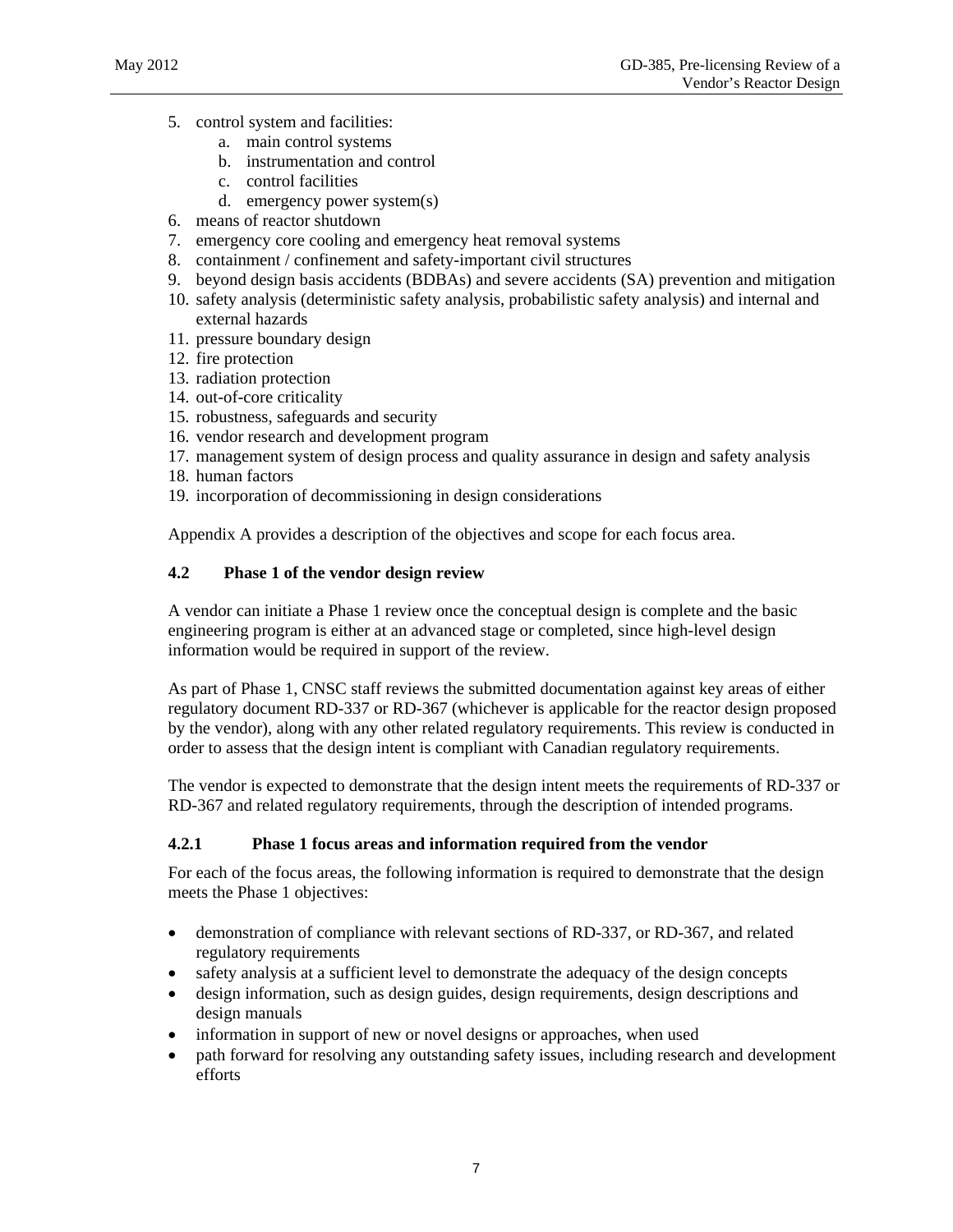## **4.2.2 Review criteria**

For each of the review focus areas, the submissions are assessed using the requirements and expectations relevant to the individual review focus area, including:

- *Nuclear Safety and Control Act*
- CNSC regulations:
	- o *General Nuclear Safety and Control Regulations*
	- o *Class I Nuclear Facilities Regulations*
	- o *Radiation Protection Regulations*
	- o *Nuclear Security Regulations*
- CNSC regulatory documents:
	- o RD-337, *Design of New Nuclear Power Plants*
	- o RD-367, *Design of Small Reactors*
	- o RD-310, *Safety Analysis for Nuclear Power Plants* [4]
	- o RD-308, *Safety Analysis for Small Reactors* [5]
	- o S-294, *Probabilistic Safety Assessment for Nuclear Power Plants* [6]
	- o G-129, *Keeping Radiation Exposures and Doses "As Low As Reasonably Achievable (ALARA)"[*7]
	- o G-144, *Trip Parameter Acceptance Criteria for the Safety Analysis of CANDU Nuclear Power Plants* [8]
	- o G-306, *Severe Accident Management Programs for Nuclear Reactors* [9]
	- o G-219, *Decommissioning Planning for Licensed Activities* [10]
- Canadian Standards Association (CSA) and other national standards:
	- o CSA N285.0-08/N285.6 SERIES-08, *General requirements for pressure-retaining systems and components in CANDU nuclear power plants/Material Standards for reactor components for CANDU nuclear power plants* [11]
	- o CSA N287.1-93 (R2009), *General Requirements for Concrete Containment Structures for CANDU Nuclear Power Plants* [12]
	- o CSA N293-2007, *Fire Protection for CANDU Nuclear Power Plants* [13]
	- o CSA N286-05, *Management System Requirements for Nuclear Power Plants*[14]
	- o CSA N289.1, *Design Guides on Seismic Requirements* [15]
	- o NBCC 53301S, *The National Building Code of Canada* [16]
	- o NBCC 47667, *The National Fire Code of Canada* [17]

The vendor may propose the use of alternate codes and standards; however, the vendor must provide information that outlines the basis of how the alternate standards are broadly equivalent to Canadian codes and standards. This gap analysis is integral to the vendor demonstrating their understanding of Canadian requirements.

Initial consideration is also given to the extent to which generic or outstanding safety issues have been resolved, and to whether the knowledge base for new or innovative features in the design has been established.

## **4.2.3 Project management information**

Phase 1 activities are captured in an overall vendor design review project plan, which falls under the service agreement.

A Phase 1 vendor design review typically takes eight months to one year to complete, in a time frame agreed to by both the vendor and CNSC. The estimated effort for this review phase is approximately 4,000 hours, however additional effort may be required depending on how well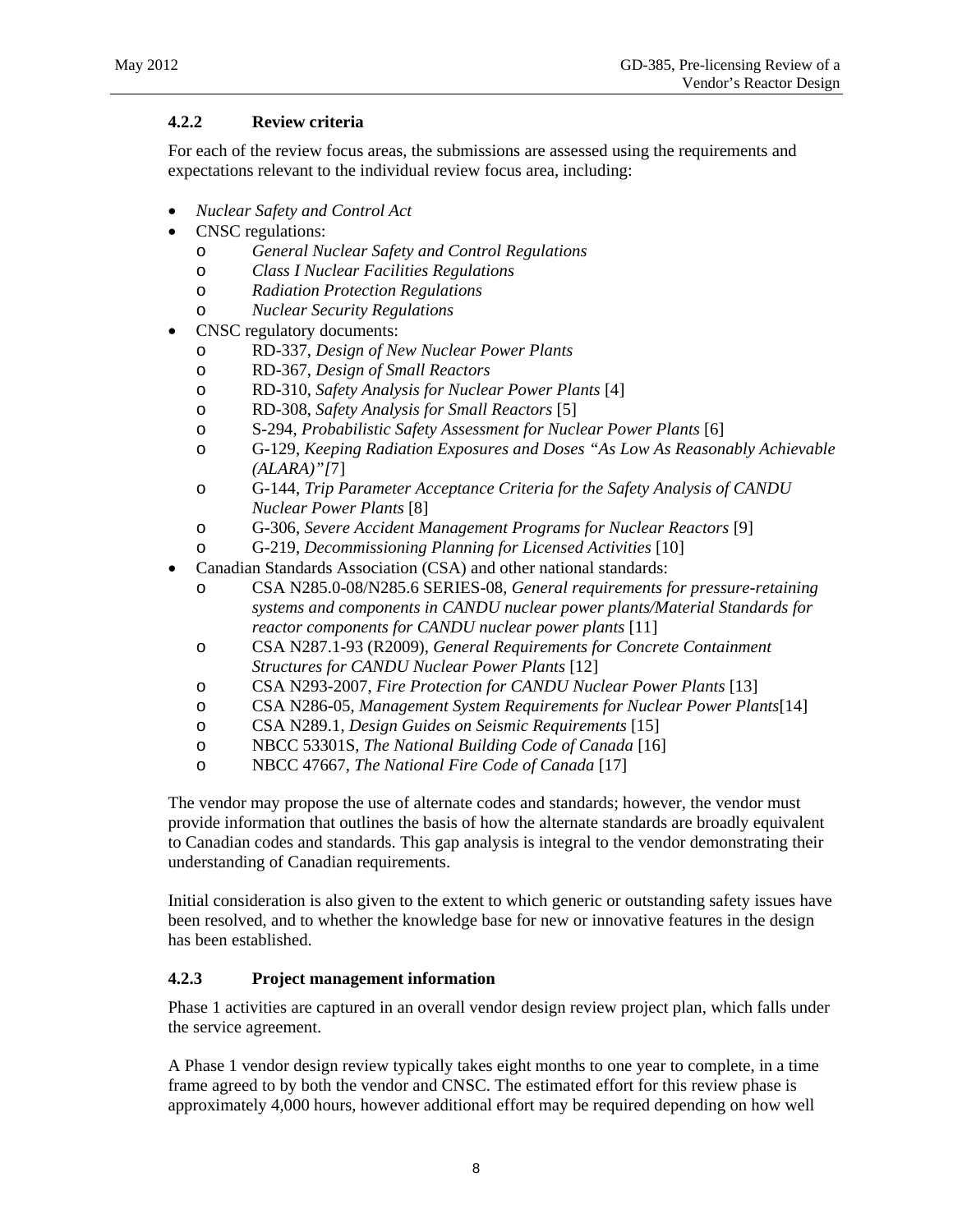novel designs or approaches are supported, or if the vendor requests that additional review focus areas be covered in the service agreement.

## **4.2.4 Project deliverables**

At the end of the review period, the CNSC delivers a Phase 1 summary report to the vendor, containing findings for each review focus area and the bases for those findings.

At this time the CNSC will issue the following statement for all focus areas that successfully complete the review process:

"Canadian Nuclear Safety Commission staff has completed a Phase I pre-licensing review of a vendor's reactor design for the [name of vendor and reactor design]. In the following key areas, CNSC staff has determined that the design intent is compliant with the CNSC regulatory requirements and meets the expectations for new nuclear power plant [small reactor] designs in Canada: [list of review focus areas]"

For any focus areas where the review indicates the need for additional work by the vendor to demonstrate intent to meet the requirements of RD-337 or RD-367, the CNSC will issue a statement identifying any gaps. The vendor is responsible for identifying how it will address any gaps.

The Phase 1 report is treated as commercially sensitive information, and is not made available to the public. However, as part of the Phase 1 report, CNSC provides an executive summary, which is posted on the CNSC Web site, to communicate the high-level results of the review to the public and other stakeholders.

## **4.3 Phase 2 of the vendor design review**

A vendor can initiate a Phase 2 review once the design's basic engineering program is either well under way or completed. The results of a Phase 2 review assist the vendor's development of a preliminary safety analysis report, as part of the preparations in support of an applicant for an eventual (site-specific) application for a licence to construct.

This phase focuses on identifying any potential fundamental barriers to licensing the reactor design in Canada. Phase 2 serves to give CNSC a significant level of assurance that the vendor has taken into account CNSC design requirements. Consideration is also given to the extent to which generic or outstanding safety issues have been resolved. In addition, CNSC staff conducts an audit of the design process, to verify that it has been implemented correctly and in accordance with the vendor's policies and procedures.

For the Phase 2 review, particular attention is paid to the review focus areas where there are new design features or approaches used in the design, to ensure that the vendor has performed or planned testing and analysis work to support the adequacy of the design.

In Phase 2 the vendor is also expected to provide follow-up information to demonstrate how it is resolving any issues identified during Phase 1.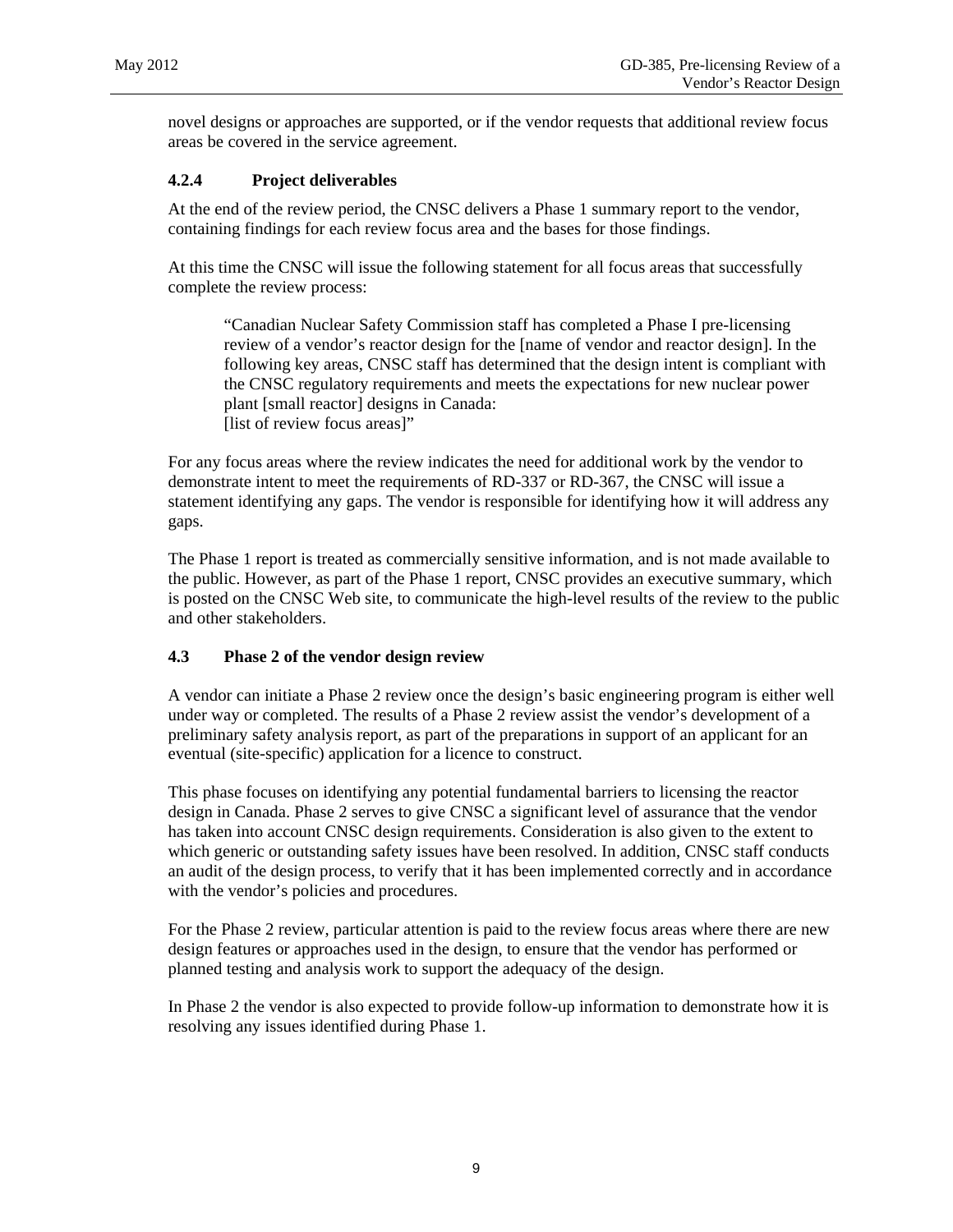## **4.3.1 Phase 2 focus areas and information required from the vendor**

The Phase 2 review also uses the 19 review focus areas; however more detailed information is required for each of the focus areas to demonstrate that the reactor design and supporting analyses meet the Phase 2 objectives, namely that the vendor's design and safety activities are meeting Canadian requirements.

## **4.3.2 Review criteria**

The review criteria used for Phase 2 remain the same as those used in Phase 1 (see Appendix A). However, this phase goes into further detail, with a focus on identifying any potential fundamental barriers to licensing the vendor's nuclear power plant or small reactor design in Canada.

## **4.3.3 Project management information**

Phase 2 activities are captured in an overall vendor design review project plan which falls under the service agreement.

A Phase 2 vendor design review typically takes 12 to 18 months to complete, along a time frame agreed to by both the vendor and CNSC. The estimated effort for the review is 9,500 hours, but additional effort may be required, depending on how well novel designs or approaches are supported, or if the vendor requests that additional topics be covered in the service agreement.

## **4.3.4 Project deliverables**

At the end of the Phase 2 review period, the CNSC delivers a Phase 2 summary report to the vendor that contains findings for each review focus areas and the bases for those findings.

At this time, the CNSC will issue the following statement for all topics that successfully complete the review process:

"Canadian Nuclear Safety Commission staff has completed a Phase 2 pre-licensing review of a vendor's reactor design for [name of vendor and reactor design]. This review provides a further level of assurance that [name of vendor] has taken into account regulatory requirements and expectations. Based on the Phase 2 review, CNSC staff concludes that there are no fundamental barriers to licensing the [name of design] design in Canada."

For any focus areas that require the vendor to perform additional work to demonstrate the design will meet CNSC design requirements, the CNSC will issue the following statement.

"This statement is subject to the successful completion of [name of vendor and reactor]'s planned activities, in particular those related to: [list of review focus areas]"

The Phase 2 report is treated as commercially sensitive information, and is not made available to the public by the CNSC. However, the CNSC provides a Phase 2 report executive summary, which is posted on its external Web site, to communicate the high-level results of the review to the public and other stakeholders.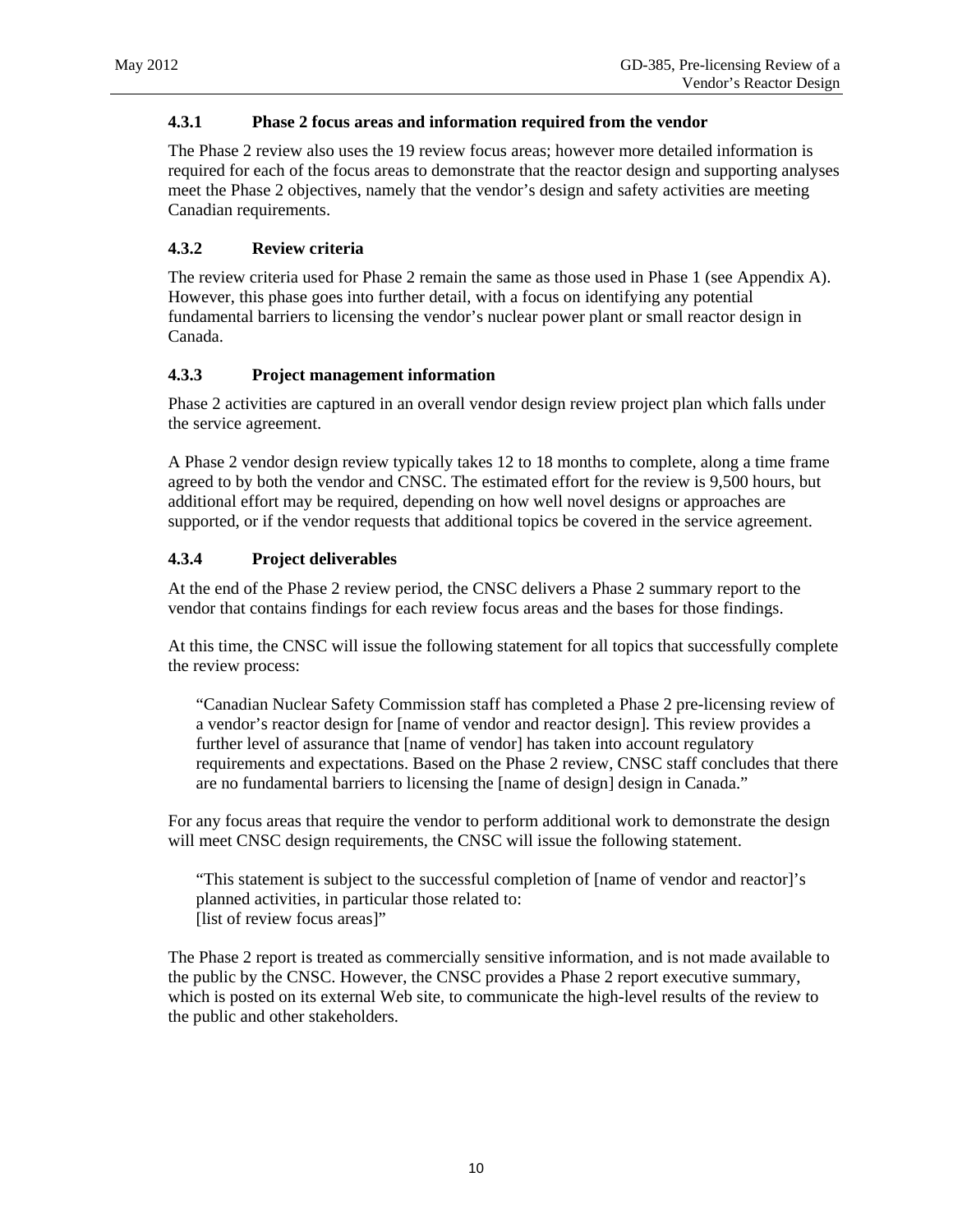## **4.4 Phase 3 of the vendor design review – pre-construction follow-up**

Phase 3 is initiated by a vendor who has already completed Phase 1 and 2. Phase 3 should not be initiated by a vendor until the design's (non-site-specific) detailed engineering program is under way. This generally occurs when the vendor is supporting a licensee who is preparing an application for a licence to construct.

In this phase, the vendor may choose to follow up on one or more focus areas covered in Phase 1 and 2 against CNSC requirements pertaining to a licence to construct. The vendor may also seek to confirm whether more specific aspects of the design and related activities will meet the design and safety analysis criteria contained in:

- RD-337, *Design of New Nuclear Power Plants* or RD-367, *Design of Small Reactor*  Facilities, as applicable
- RD/GD-310, *Safety Analysis for Nuclear Power Plants* or RD-308, *Deterministic Safety Analysis for Small Reactor Facilities*, as applicable

## **4.4.1 Focus areas and information required from the vendor**

For Phase 3, the vendor supplies any additional information necessary for the follow-up discussions to proceed. This information, targeting specific focus areas, is agreed upon between both parties prior to the onset of Phase 3 work.

## **4.4.2 Review criteria**

Phase 3 review criteria are found in CNSC documents RD-337, RD-367, RD- and GD-310, and RD-308.

## **4.4.3 Project management information**

Phase 3 activities are generally agreed upon by both parties at the end of Phase 2, and captured in an amendment to the overall vendor design review project plan. At this time, the service agreement is also amended to add the additional scope of work, timelines and budget.

Phase 3 vendor design reviews vary in scope and depth from vendor to vendor. The time frame for a Phase 3 review is tailored to the vendor on a case-by-case basis. The review goes into considerably more depth (in line with the level of review performed during a construction licence review) the vendor should be aware that Phase 3 review may be a multi-year exercise, with a cost commensurate with the scope and depth of review.

## **4.4.4 Project deliverables**

At the end of the Phase 3 review period, CNSC delivers to the vendor a Phase 3 summary report, containing either a summary of the discussions, or any additional findings for each focus area, along with the bases for those findings.

The Phase 3 report is treated as commercially sensitive information, and is not made available to the public. As part of the Phase 3 report, the CNSC provides an executive summary, which is posted on the CNSC external Web site, to communicate the results to the public and other stakeholders.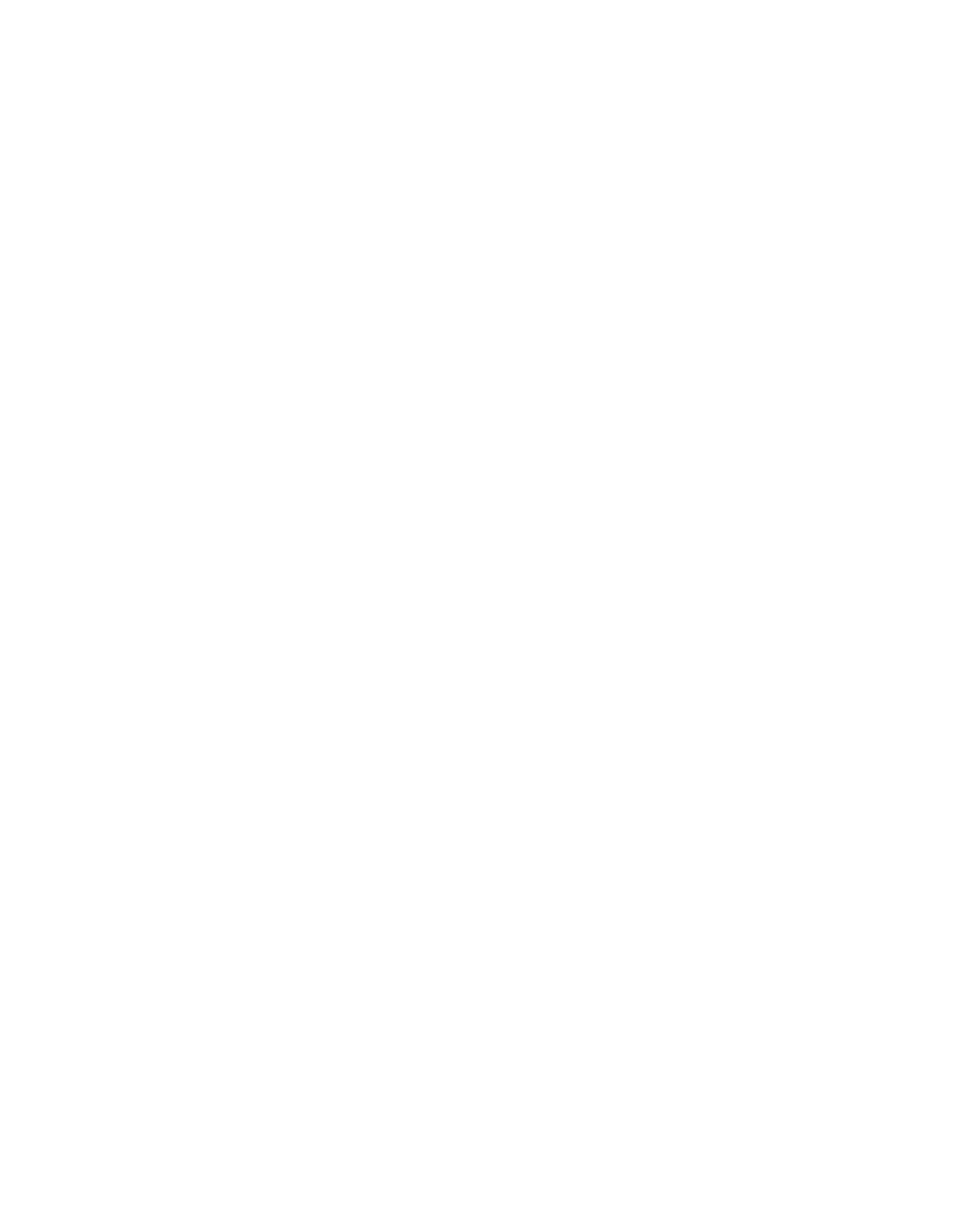# **Appendix A: Focus Review Areas**

The following table describes the 19 review focus areas used in the assessment of a vendor's reactor design. These focus areas are not all-inclusive of a full design review, but are representative of key areas of importance to a vendor in a future application to construct an NPP. The scope and objectives listed are identical for both Phase 1 and Phase 2; however, the Phase 2 review goes into considerably more depth, in order to confirm that the vendor is applying the design intent shown in Phase 1.

| <b>Focus Area</b>                                                                                              | <b>Objectives and Review Scope</b>                                                                                                                                                                                                                                                                                                                                                                                                                                                                                                                    |
|----------------------------------------------------------------------------------------------------------------|-------------------------------------------------------------------------------------------------------------------------------------------------------------------------------------------------------------------------------------------------------------------------------------------------------------------------------------------------------------------------------------------------------------------------------------------------------------------------------------------------------------------------------------------------------|
| 1                                                                                                              | <b>Objectives</b>                                                                                                                                                                                                                                                                                                                                                                                                                                                                                                                                     |
| General plant<br>description, defence in<br>depth, safety goals and<br>objectives, dose<br>acceptance criteria | to understand the overall layout of the plant and general operation of key<br>$\bullet$<br>systems important to safety<br>to determine, with reasonable confidence, whether the provisions made<br>$\bullet$<br>in the design are meeting CNSC expectations and regulatory<br>requirements as they pertain to defence in depth, safety goals and<br>objectives, and dose acceptance criteria<br><b>Review Scope</b>                                                                                                                                   |
|                                                                                                                | general plant description and layout (operation of key plant systems<br>important to safety)                                                                                                                                                                                                                                                                                                                                                                                                                                                          |
|                                                                                                                | how defence-in-depth principles are being applied in the design such<br>$\bullet$<br>that safety objectives and goals (dose acceptance criteria, and safety<br>goals) will be met in the design for all plant states from normal<br>operation to beyond design basis accidents                                                                                                                                                                                                                                                                        |
| 2                                                                                                              | <b>Objectives</b>                                                                                                                                                                                                                                                                                                                                                                                                                                                                                                                                     |
| Classification of<br>structures systems, and<br>components (SSCs)                                              | to determine, with reasonable confidence, whether the provisions made in<br>$\bullet$<br>the design, as it is evolving, are meeting the CNSC expectations and<br>regulatory requirements as they pertain to safety classification of SSCs and<br>requirements for other specific classifications (e.g., seismic and<br>environmental qualification)                                                                                                                                                                                                   |
|                                                                                                                | <b>Review Scope</b>                                                                                                                                                                                                                                                                                                                                                                                                                                                                                                                                   |
|                                                                                                                | the safety classification principles, approach & acceptance criteria<br>$\bullet$<br>how safety classification is tied to codes and standards (e.g. pressure<br>$\bullet$<br>boundary, seismic, etc.)<br>review of safety classification of example SSCs                                                                                                                                                                                                                                                                                              |
| 3                                                                                                              | <b>Objectives</b>                                                                                                                                                                                                                                                                                                                                                                                                                                                                                                                                     |
| Reactor core nuclear<br>design                                                                                 | to confirm that the vendor understands CNSC expectations and regulatory<br>$\bullet$<br>requirements as they pertain to reactor core nuclear design<br>to confirm that the design, as it is evolving, is meeting CNSC expectations<br>$\bullet$<br>for reactor core nuclear design<br>to confirm that the vendor has, with a reasonable level of assurance,<br>demonstrated that the safety principles, such as inherent safety features,<br>single failure criterion and defence in depth, would be met by the core<br>design<br><b>Review Scope</b> |
|                                                                                                                | the description of the physical core design (geometry, materials, etc.)                                                                                                                                                                                                                                                                                                                                                                                                                                                                               |
|                                                                                                                | models and calculation methods used including uncertainties analysis                                                                                                                                                                                                                                                                                                                                                                                                                                                                                  |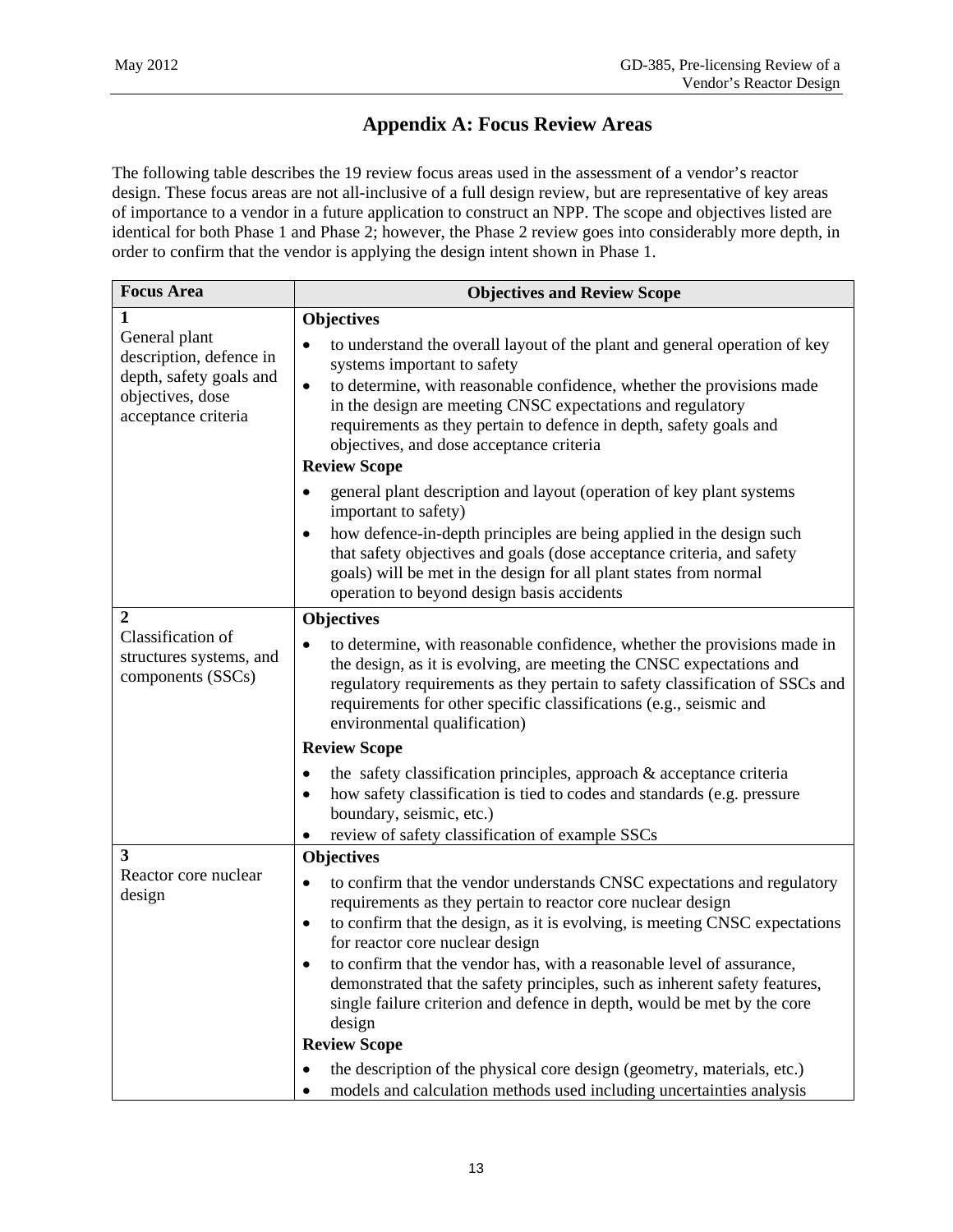| <b>Focus Area</b>                | <b>Objectives and Review Scope</b>                                                                                                                                                   |
|----------------------------------|--------------------------------------------------------------------------------------------------------------------------------------------------------------------------------------|
|                                  | tools used for physics design and analysis including toolset validation and<br>$\bullet$<br>verification to support the design                                                       |
|                                  | operation limits and conditions for core, core instrumentation and control.<br>$\bullet$<br>and nuclear fuel                                                                         |
|                                  | physics and reactivity coefficients including effects or power coefficient of<br>reactivity (PCR)                                                                                    |
|                                  | core response in accident analysis<br>٠                                                                                                                                              |
|                                  | power control (to ensure compliance with the design requirements,<br>٠<br>specifically on linear element rating), including aspects of loss of<br>reactivity control                 |
|                                  | supporting research and development programs                                                                                                                                         |
| 4                                | <b>Objectives</b>                                                                                                                                                                    |
| Fuel design and<br>qualification | to confirm that the vendor understands CNSC expectations and regulatory<br>٠<br>requirements as they pertain to fuel design                                                          |
|                                  | to confirm that fuel design is addressing CNSC expectations related to fuel<br>٠<br>design including fuel performance, operation/safety limits, fuel handling<br>and storage aspects |
|                                  | <b>Review Scope</b>                                                                                                                                                                  |
|                                  | mechanical and thermal hydraulic design of fuel elements and assemblies<br>(for example, geometry, materials)                                                                        |
|                                  | the overall programs of the qualification of the fuel design for normal<br>٠<br>operations and postulated accidents                                                                  |
|                                  | manufacturing aspects of the fuel design including material properties<br>٠                                                                                                          |
|                                  | the database in support of normal operation and postulated accidents<br>٠<br>(including assessments for the qualification of fission gas models and<br>plenum volume design)         |
|                                  | design tools (for example, computer codes) used, including verification<br>٠<br>and validation                                                                                       |
|                                  | uncertainties analysis<br>٠                                                                                                                                                          |
|                                  | safety limits for fuel                                                                                                                                                               |
|                                  | analyses of fuel responses to accidents                                                                                                                                              |
|                                  | fuel interaction with other reactor components for all plant states (from<br>normal operation to BDBAs) and the reactor coolant (e.g., chemistry)                                    |
|                                  | operation and safety limits and conditions for fuel                                                                                                                                  |
|                                  | high level description of fuel handling aspects                                                                                                                                      |
|                                  | system(s) for detecting defect fuel                                                                                                                                                  |
|                                  | storage capacity for fresh and irradiated fuel<br>supporting research and development programs                                                                                       |
|                                  |                                                                                                                                                                                      |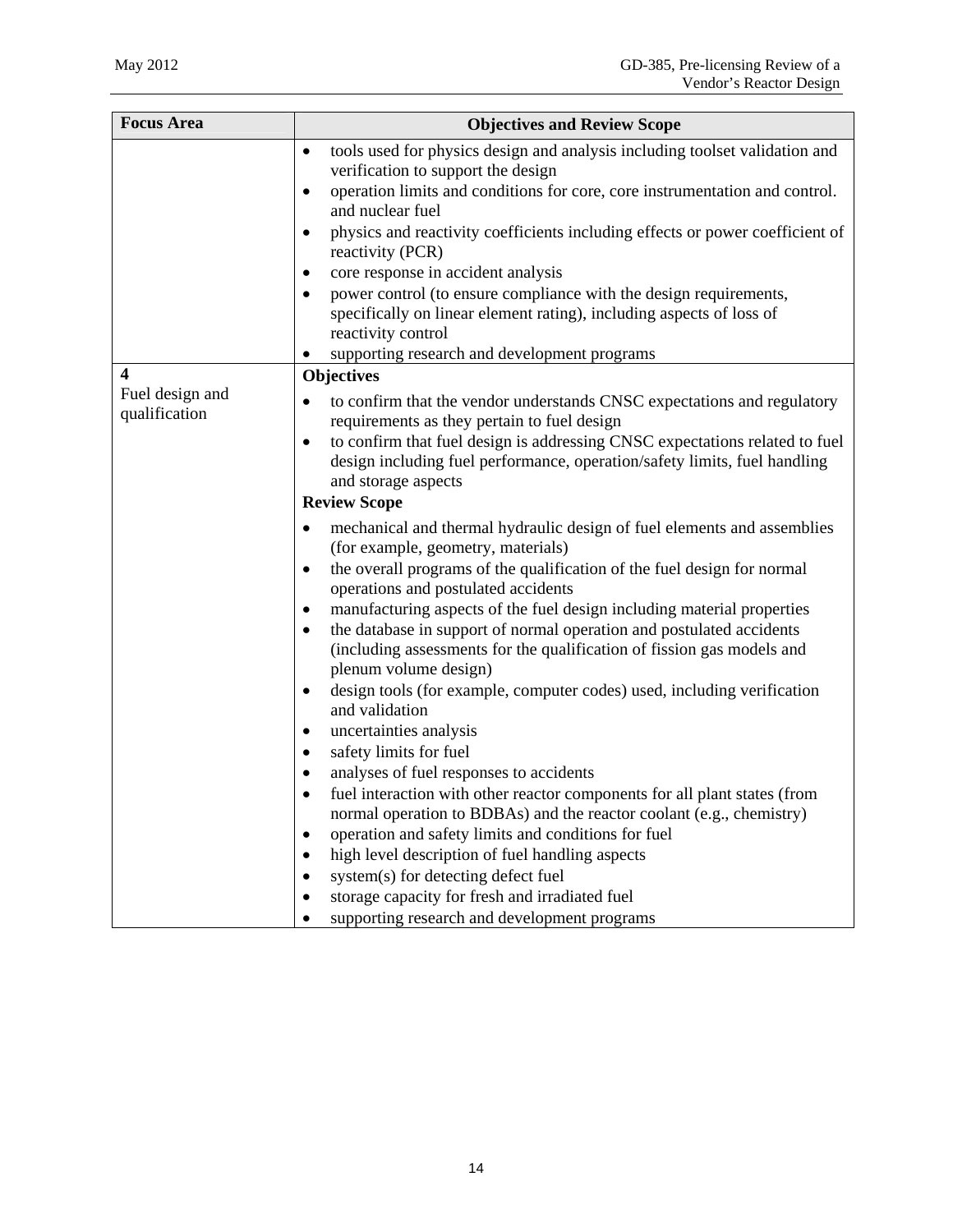| <b>Focus Area</b>                                                                                                                                | <b>Objectives and Review Scope</b>                                                                                                                                                                                                                                                                                                                                                                                                                                                                                                                                                                                                                                                                                                                                                                                                                                                                                                                                                                                                                                                                                          |
|--------------------------------------------------------------------------------------------------------------------------------------------------|-----------------------------------------------------------------------------------------------------------------------------------------------------------------------------------------------------------------------------------------------------------------------------------------------------------------------------------------------------------------------------------------------------------------------------------------------------------------------------------------------------------------------------------------------------------------------------------------------------------------------------------------------------------------------------------------------------------------------------------------------------------------------------------------------------------------------------------------------------------------------------------------------------------------------------------------------------------------------------------------------------------------------------------------------------------------------------------------------------------------------------|
| 5                                                                                                                                                | <b>Objectives</b>                                                                                                                                                                                                                                                                                                                                                                                                                                                                                                                                                                                                                                                                                                                                                                                                                                                                                                                                                                                                                                                                                                           |
| Control system and<br>facilities:<br>a) main control systems<br>b) instrumentation and<br>control<br>c) control facilities<br>d) emergency power | to confirm that the vendor understands CNSC expectations and regulatory<br>٠<br>requirements as they pertain to systems to control the operation of<br>structures systems and components important to safety<br>to confirm the design, as it is evolving, is meeting CNSC expectations for<br>$\bullet$<br>instrumentation and control systems and their deployment<br><b>Review Scope</b>                                                                                                                                                                                                                                                                                                                                                                                                                                                                                                                                                                                                                                                                                                                                  |
| system(s)                                                                                                                                        | provisions made in design for overall plant control including:                                                                                                                                                                                                                                                                                                                                                                                                                                                                                                                                                                                                                                                                                                                                                                                                                                                                                                                                                                                                                                                              |
|                                                                                                                                                  | actual design details and descriptions of control systems that will<br>$\circ$<br>monitor and control structures systems and components important to<br>safety<br>vendor's description of interactions with other control systems,<br>$\circ$<br>electrical systems and supporting systems (e.g., instrument air,<br>HVAC)<br>the description of main and auxiliary control facilities, including<br>٠<br>emergency support centre(s)<br>description how control systems meet requirements of levels 1 and 2 of<br>$\bullet$<br>defence in depth<br>description of how control system design is maintaining functional<br>$\bullet$<br>separation between process systems and safety systems and ensuring<br>sufficient redundancy and diversity<br>description of provisions made in design for reactor regulation (control of<br>$\bullet$<br>reactor)<br>capability to mitigate anticipated operational occurrences. and those not<br>٠<br>mitigated by the reactor control/protection system<br>design verification and qualification under normal operation and<br>٠<br>anticipated operational occurrences conditions |
|                                                                                                                                                  | operation limits and conditions in accordance with reactor control/protection<br>system failure                                                                                                                                                                                                                                                                                                                                                                                                                                                                                                                                                                                                                                                                                                                                                                                                                                                                                                                                                                                                                             |
| 6                                                                                                                                                | <b>Objectives</b>                                                                                                                                                                                                                                                                                                                                                                                                                                                                                                                                                                                                                                                                                                                                                                                                                                                                                                                                                                                                                                                                                                           |
| Means of reactor<br>shutdown                                                                                                                     | to confirm that the vendor understands CNSC expectations and regulatory<br>requirements as they pertain to the provisions made in the design of<br>"shutdown means"<br>to confirm that the design, as it is evolving, is meeting CNSC expectations<br>٠<br>for reactor shutdown means                                                                                                                                                                                                                                                                                                                                                                                                                                                                                                                                                                                                                                                                                                                                                                                                                                       |
|                                                                                                                                                  | <b>Review Scope</b>                                                                                                                                                                                                                                                                                                                                                                                                                                                                                                                                                                                                                                                                                                                                                                                                                                                                                                                                                                                                                                                                                                         |
|                                                                                                                                                  | design and description of methods to shut down the reactor, including:<br>$\bullet$<br>shutdown logic<br>$\circ$<br>software and hardware<br>$\circ$<br>trip parameters and trip set points<br>O<br>actuation provisions<br>O<br>materials<br>O<br>physics characteristics of "poison" materials<br>O<br>independence and reliability<br>O<br>physical layout<br>O<br>human factors aspects or interaction with operator(s) in the main<br>$\circ$<br>control room as well as secondary control facilities                                                                                                                                                                                                                                                                                                                                                                                                                                                                                                                                                                                                                  |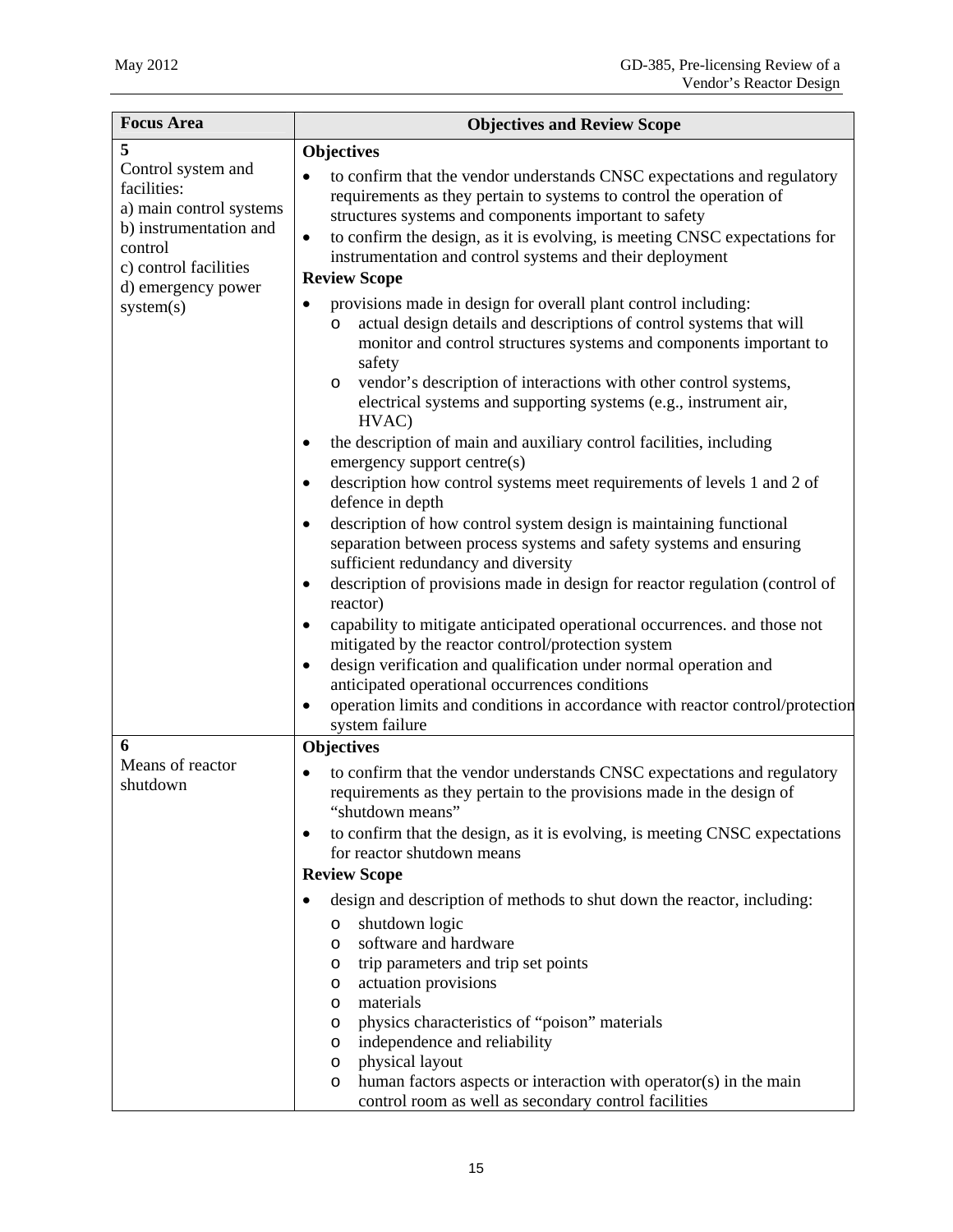| <b>Focus Area</b>                                                    | <b>Objectives and Review Scope</b>                                                                                                                                                                                                                                                                                                                                                                                                                                                                                                                                                                                                                                                                                                                                                                                                                                                                                                                                                                                                                                                                                                                                                                                                                                                                                      |
|----------------------------------------------------------------------|-------------------------------------------------------------------------------------------------------------------------------------------------------------------------------------------------------------------------------------------------------------------------------------------------------------------------------------------------------------------------------------------------------------------------------------------------------------------------------------------------------------------------------------------------------------------------------------------------------------------------------------------------------------------------------------------------------------------------------------------------------------------------------------------------------------------------------------------------------------------------------------------------------------------------------------------------------------------------------------------------------------------------------------------------------------------------------------------------------------------------------------------------------------------------------------------------------------------------------------------------------------------------------------------------------------------------|
| 7<br>Emergency core<br>cooling and emergency<br>heat removal systems | physics aspects like time effectiveness, reactivity worth, single failure<br>$\bullet$<br>criterion including failure of one the most "heavy" element, short and long<br>term effectiveness<br>the design's sufficiency to cover level 3 defence in depth<br>$\bullet$<br>the dispositioning of trip coverage, including how trip set points are<br>$\bullet$<br>utilized and the rationale for the number of trip parameters and support<br>systems/parameters<br>the use of redundancy, diversity and reliability to ensure means of<br>٠<br>shutdown is always available when needed<br>description of the various guaranteed shutdown states to be used by the<br>٠<br>design<br>how separation will be maintained between reactor control/protection<br>$\bullet$<br>systems and other protection, control and regulating systems<br>interface between the means of shutdown, and other reactor components<br>$\bullet$<br>such as the reactor coolant and moderator<br>the effects of chemistry (if applicable)<br>$\bullet$<br>manufacturing aspects of devices that will be used for shutdown<br>٠<br><b>Objectives</b><br>to confirm that the vendor understands CNSC expectations and regulatory<br>$\bullet$<br>requirements as they pertain to emergency core cooling and emergency<br>heat removal systems |
|                                                                      | to confirm that the design, as it is evolving, is meeting CNSC expectations<br>٠<br>for emergency core cooling system(s) and emergency heat removal<br>systems                                                                                                                                                                                                                                                                                                                                                                                                                                                                                                                                                                                                                                                                                                                                                                                                                                                                                                                                                                                                                                                                                                                                                          |
|                                                                      | <b>Review Scope</b>                                                                                                                                                                                                                                                                                                                                                                                                                                                                                                                                                                                                                                                                                                                                                                                                                                                                                                                                                                                                                                                                                                                                                                                                                                                                                                     |
|                                                                      | For emergency core cooling systems (ECC), a description of:<br>the basic design of emergency core cooling system(s) including how this<br>$\bullet$<br>system will be a barrier to core damage<br>support and interfacing systems to the ECC system(s)<br>$\bullet$<br>ECC's chief function and the most challenging event<br>٠<br>how design requirements intend to consider proven designs, operating<br>experience and plant layout factors                                                                                                                                                                                                                                                                                                                                                                                                                                                                                                                                                                                                                                                                                                                                                                                                                                                                          |
|                                                                      | This review also examines codes and standards that the vendor proposes to use<br>for the design of ECC systems.                                                                                                                                                                                                                                                                                                                                                                                                                                                                                                                                                                                                                                                                                                                                                                                                                                                                                                                                                                                                                                                                                                                                                                                                         |
|                                                                      | For emergency heat removal systems, a description of:                                                                                                                                                                                                                                                                                                                                                                                                                                                                                                                                                                                                                                                                                                                                                                                                                                                                                                                                                                                                                                                                                                                                                                                                                                                                   |
|                                                                      | the basic design of emergency heat removal systems including how these<br>٠<br>systems will be a barrier to core or pressure boundary damage<br>support and interfacing systems to the emergency heat removal systems<br>$\bullet$<br>each emergency heat removal system's chief function<br>$\bullet$<br>analysis of the most challenging events these systems will mitigate against<br>٠<br>how design requirements intend to consider proven designs, operating<br>experience and plant layout factors<br>this review also examines codes and standards that the vendor proposes to<br>$\bullet$<br>use for the design of emergency heat removal systems                                                                                                                                                                                                                                                                                                                                                                                                                                                                                                                                                                                                                                                             |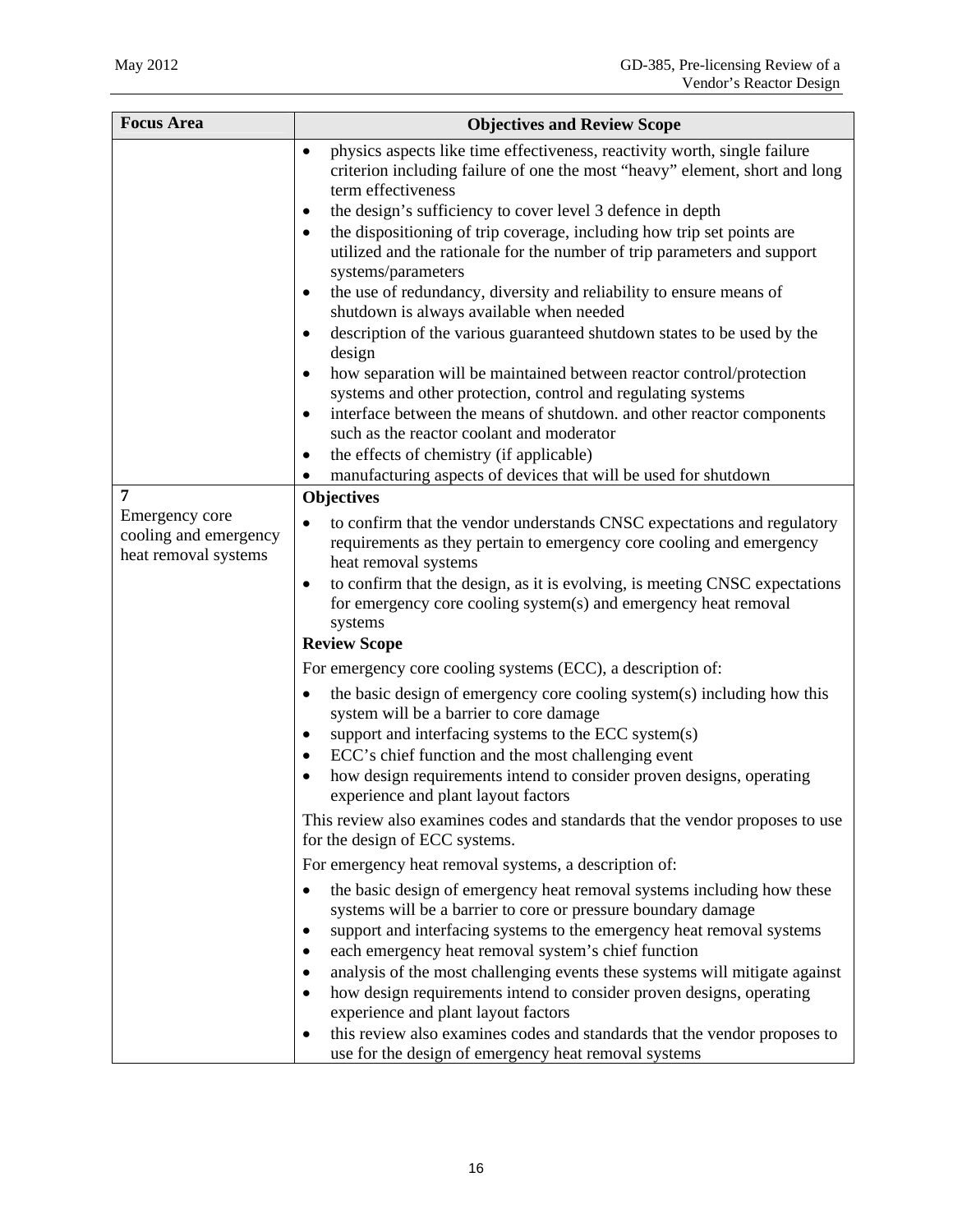| <b>Focus Area</b>                                                       | <b>Objectives and Review Scope</b>                                                                                                                                                                                                                                                                                                                                                                                                                                                                                                                                                                                                                                                                                                                                                                                                                                                                                                                                                                                                                                                                                                                                                                                                        |
|-------------------------------------------------------------------------|-------------------------------------------------------------------------------------------------------------------------------------------------------------------------------------------------------------------------------------------------------------------------------------------------------------------------------------------------------------------------------------------------------------------------------------------------------------------------------------------------------------------------------------------------------------------------------------------------------------------------------------------------------------------------------------------------------------------------------------------------------------------------------------------------------------------------------------------------------------------------------------------------------------------------------------------------------------------------------------------------------------------------------------------------------------------------------------------------------------------------------------------------------------------------------------------------------------------------------------------|
| 8                                                                       | <b>Objectives</b>                                                                                                                                                                                                                                                                                                                                                                                                                                                                                                                                                                                                                                                                                                                                                                                                                                                                                                                                                                                                                                                                                                                                                                                                                         |
| Containment<br>/confinement and<br>safety-important civil<br>structures | to confirm that the vendor has understood and interpreted correctly the<br>CNSC's expectations for design of containment/confinement and<br>mitigating/complementary features that cover the full spectrum of reactor<br>operating conditions and accident conditions. This includes beyond design<br>basis accidents and severe accidents<br>to confirm that the design, as it is evolving, is meeting CNSC expectations<br>$\bullet$<br>for the performance and design of the containment/confinement structures<br>to assess the scope and completeness of containment design compliance<br>$\bullet$<br>with CNSC regulatory requirements (RD-337 or RD-367)<br><b>Review Scope</b>                                                                                                                                                                                                                                                                                                                                                                                                                                                                                                                                                   |
|                                                                         | description of containment/confinement structures & systems, including<br>٠<br>descriptions of:                                                                                                                                                                                                                                                                                                                                                                                                                                                                                                                                                                                                                                                                                                                                                                                                                                                                                                                                                                                                                                                                                                                                           |
|                                                                         | system actuation (trip parameters by list and numbers)<br>O<br>instrumentation and control logic (and related software)<br>O<br>major equipment<br>O<br>trip parameters<br>O<br>materials<br>O<br>physical and chemical properties of cooling substances (e.g., light<br>O<br>water with some quality, demineralised, raw)<br>redundancy<br>O<br>independence and separation<br>O<br>reliability<br>O<br>physical layout<br>O<br>human factors aspects or interaction with operator(s) in main control<br>$\circ$<br>room as well as secondary control facilities<br>the requirements for containment / confinement structures including<br>$\bullet$<br>external hazards (e.g., seismic and environmental qualification)<br>the design and analysis tools including tool verification and validation<br>$\bullet$<br>and uncertainty analysis. This should include tools and methods to<br>perform deterministic and probabilistic safety analyses of severe<br>accidents<br>the methods used to prevent/mitigate containment/confinement<br>bypass<br>means of control of radiation release<br>the description of severe accident mitigation and management<br>$\bullet$<br>program<br>the description of complementary design features |
|                                                                         | review of other civil structures important to safety:<br>purpose, functional and structural characteristics, safety class<br>$\circ$                                                                                                                                                                                                                                                                                                                                                                                                                                                                                                                                                                                                                                                                                                                                                                                                                                                                                                                                                                                                                                                                                                      |
|                                                                         | safety and safety support systems<br>O<br>radioactive and dangerous substances<br>O                                                                                                                                                                                                                                                                                                                                                                                                                                                                                                                                                                                                                                                                                                                                                                                                                                                                                                                                                                                                                                                                                                                                                       |
|                                                                         | other systems<br>O                                                                                                                                                                                                                                                                                                                                                                                                                                                                                                                                                                                                                                                                                                                                                                                                                                                                                                                                                                                                                                                                                                                                                                                                                        |
|                                                                         | seismic and EQ qualification<br>O<br>external hazards robustness<br>O                                                                                                                                                                                                                                                                                                                                                                                                                                                                                                                                                                                                                                                                                                                                                                                                                                                                                                                                                                                                                                                                                                                                                                     |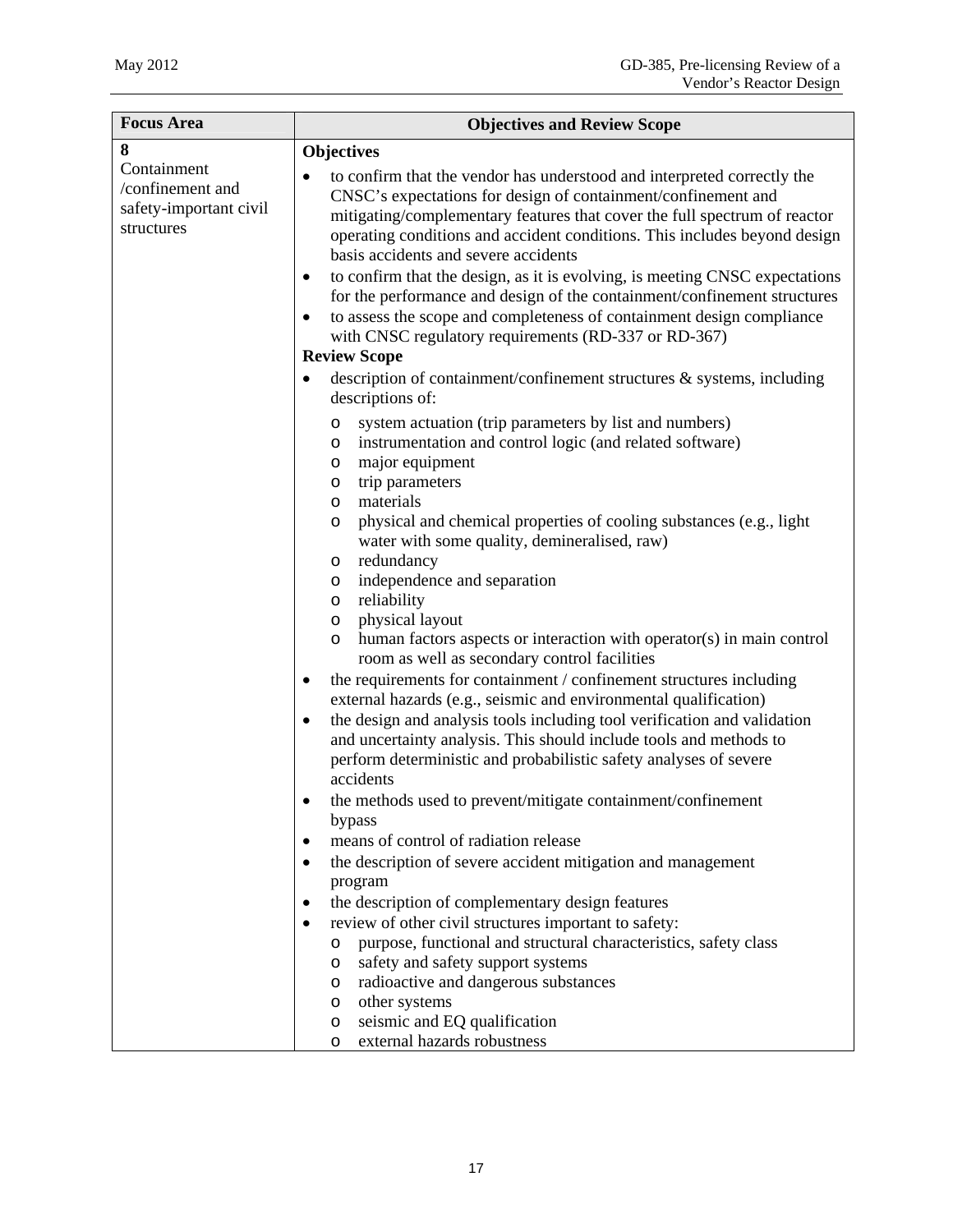| <b>Focus Area</b>                                                                                                                 | <b>Objectives and Review Scope</b>                                                                                                                                                                                                                                                                                                                                                                                                                                                                                                                                                                                                                                                                                                                                                                                                                                                                                                                                                                                                                                                                                                                                   |
|-----------------------------------------------------------------------------------------------------------------------------------|----------------------------------------------------------------------------------------------------------------------------------------------------------------------------------------------------------------------------------------------------------------------------------------------------------------------------------------------------------------------------------------------------------------------------------------------------------------------------------------------------------------------------------------------------------------------------------------------------------------------------------------------------------------------------------------------------------------------------------------------------------------------------------------------------------------------------------------------------------------------------------------------------------------------------------------------------------------------------------------------------------------------------------------------------------------------------------------------------------------------------------------------------------------------|
| 9                                                                                                                                 | <b>Objectives</b>                                                                                                                                                                                                                                                                                                                                                                                                                                                                                                                                                                                                                                                                                                                                                                                                                                                                                                                                                                                                                                                                                                                                                    |
| Beyond design<br>basis accidents<br>(BDBAs) and severe<br>accidents (SA)<br>- prevention and<br>mitigation                        | to confirm that the vendor understands CNSC expectations for the<br>provision of severe accident prevention and mitigation in the design<br>to confirm that the design, as it is evolving, is meeting CNSC<br>$\bullet$<br>expectations for provisions for severe accident prevention and<br>mitigation<br>to confirm containment provisions for severe accidents are accounted<br>$\bullet$<br>for with reasonable assurance                                                                                                                                                                                                                                                                                                                                                                                                                                                                                                                                                                                                                                                                                                                                        |
|                                                                                                                                   | <b>Review Scope</b>                                                                                                                                                                                                                                                                                                                                                                                                                                                                                                                                                                                                                                                                                                                                                                                                                                                                                                                                                                                                                                                                                                                                                  |
|                                                                                                                                   | the criteria for selecting the BDBAs and severe accident scenarios.<br>٠<br>description of analysis (computer codes) tools used, including<br>$\bullet$<br>verification & validation<br>deterministic analyses for few $(2-3)$ typical severe accident scenarios<br>$\bullet$<br>and discussion of severe accident progression<br>descriptions of:<br>$\bullet$<br>plant systems and equipment that will be used for mitigation of<br>O<br>severe accidents and the levels of confidence that such equipment<br>will perform their functions<br>any complementary design features and of the barriers to arrest<br>O<br>progression of a severe accident<br>potential challenges to containment integrity (such as steam<br>O<br>explosions, MCCI, burns of combustible gases, over-<br>pressurization) and of the containment design features to ensure<br>that containment meets performance criteria in RD-337 during<br>severe accidents<br>instrumentation that will be used for monitoring of radiation and<br>O<br>safety critical parameters and for severe accident management<br>measures that will be in place to avoid re-criticality of core<br>$\circ$ |
|                                                                                                                                   | materials<br>provisions for radiological shielding<br>completed, ongoing and future research and development efforts in<br>$\bullet$<br>this focus area including timelines for completion and a description of                                                                                                                                                                                                                                                                                                                                                                                                                                                                                                                                                                                                                                                                                                                                                                                                                                                                                                                                                      |
| 10                                                                                                                                | experimental facilities, where applicable<br><b>Objectives</b>                                                                                                                                                                                                                                                                                                                                                                                                                                                                                                                                                                                                                                                                                                                                                                                                                                                                                                                                                                                                                                                                                                       |
| Safety analysis<br>- deterministic safety<br>analysis<br>- probabilistic safety<br>analysis<br>- internal and external<br>hazards | to confirm that the vendor understands CNSC expectations and<br>regulatory requirements as they pertain to the safety analysis<br>submitted for design<br>to confirm that the design, as it is evolving, is meeting CNSC<br>$\bullet$<br>expectations for probabilistic safety assessment (PSA levels 1 and 2)<br>and deterministic safety analysis (DSA)<br><b>Review Scope</b><br>the process for deterministic safety analysis and progress for the<br>٠<br>design<br>the level 1 and 2 probabilistic safety analysis (PSA)<br>$\bullet$                                                                                                                                                                                                                                                                                                                                                                                                                                                                                                                                                                                                                          |
|                                                                                                                                   | the process for hazards analysis (e.g., accounting of internal flooding<br>$\bullet$<br>and fire in PSA, and seismic and other external hazards, including<br>tornado protection), as well as progress and results for the design                                                                                                                                                                                                                                                                                                                                                                                                                                                                                                                                                                                                                                                                                                                                                                                                                                                                                                                                    |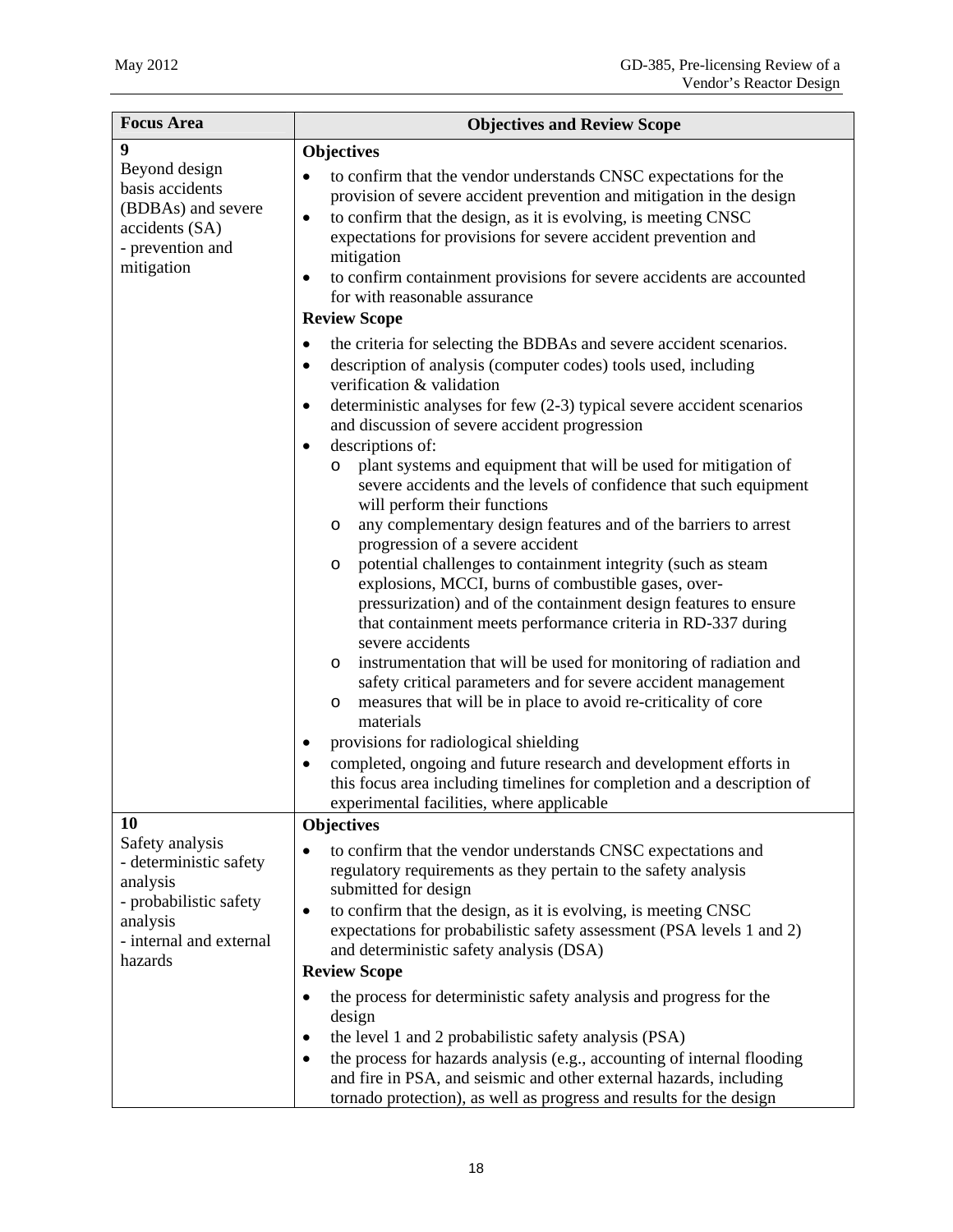| <b>Focus Area</b>           | <b>Objectives and Review Scope</b>                                                                                                                                                                                                                                                                                                                                      |
|-----------------------------|-------------------------------------------------------------------------------------------------------------------------------------------------------------------------------------------------------------------------------------------------------------------------------------------------------------------------------------------------------------------------|
| 11                          | <b>Objectives</b>                                                                                                                                                                                                                                                                                                                                                       |
| Pressure boundary<br>design | to confirm that the vendor understands CNSC expectations and<br>regulatory requirements as they pertain to the pressure boundary<br>design<br>to confirm that the design, as it is evolving, is meeting CNSC<br>٠<br>expectations for pressure boundary design<br><b>Review Scope</b>                                                                                   |
|                             | general design approach to pressure boundary design<br>٠                                                                                                                                                                                                                                                                                                                |
|                             | pressure boundary design for reactor coolant system and safety/safety<br>$\bullet$<br>support systems<br>general approach to overpressure protection, including systems<br>٠                                                                                                                                                                                            |
|                             | containing radioactivity<br>reactor coolant system overpressure protection<br>$\bullet$                                                                                                                                                                                                                                                                                 |
|                             | accounting of dependent pressure boundary failure (e.g., wiping<br>$\bullet$<br>effect)                                                                                                                                                                                                                                                                                 |
| 12                          | <b>Objectives</b>                                                                                                                                                                                                                                                                                                                                                       |
| Fire protection             | to confirm that the vendor understands CNSC expectations and regulatory<br>requirements as they pertain to the design for fire protection<br>to confirm that the design, as it is evolving, is meeting CNSC expectations<br>$\bullet$<br>for design for fire protection<br><b>Review Scope</b>                                                                          |
|                             |                                                                                                                                                                                                                                                                                                                                                                         |
|                             | general design approach and strategy for fire protection, including design<br>requirements for such things as fire protection systems (including<br>detection and suppression)<br>review of. structural aspects of fire protection, such as fire resistance of<br>$\bullet$<br>walls and doors for fire compartments containing safety and safety-<br>important systems |
|                             | description of the fire protection measures being implemented inside<br>٠<br>confinement and containment                                                                                                                                                                                                                                                                |
|                             | strategy and measures for alerting plant staff of fire events or conditions<br>that may potentially trigger a fire event (e.g., annunciations, high<br>temperature alarms for potential ignition sources)                                                                                                                                                               |
|                             | strategy and measures for control of fire protection systems<br>٠                                                                                                                                                                                                                                                                                                       |
|                             | how human factors are considered in design for fire protection<br>description of how fire protection systems interface with other systems,<br>$\bullet$<br>including inter-unit interfaces, where common systems are shared                                                                                                                                             |
| 13                          | <b>Objectives</b>                                                                                                                                                                                                                                                                                                                                                       |
| Radiation protection        | to confirm that the vendor understands CNSC expectations and regulatory<br>$\bullet$<br>requirements as they pertain to the design for radiation protection<br>to confirm that the design, as it is evolving, is meeting CNSC expectations<br>for provisions for radiation protection                                                                                   |
|                             | <b>Review Scope</b>                                                                                                                                                                                                                                                                                                                                                     |
|                             | the radiation protection objectives, design expectations and design<br>$\bullet$<br>requirements for the design<br>description of how the "as low as reasonably achievable" (ALARA)<br>$\bullet$<br>principle is being implemented in design, including description of                                                                                                  |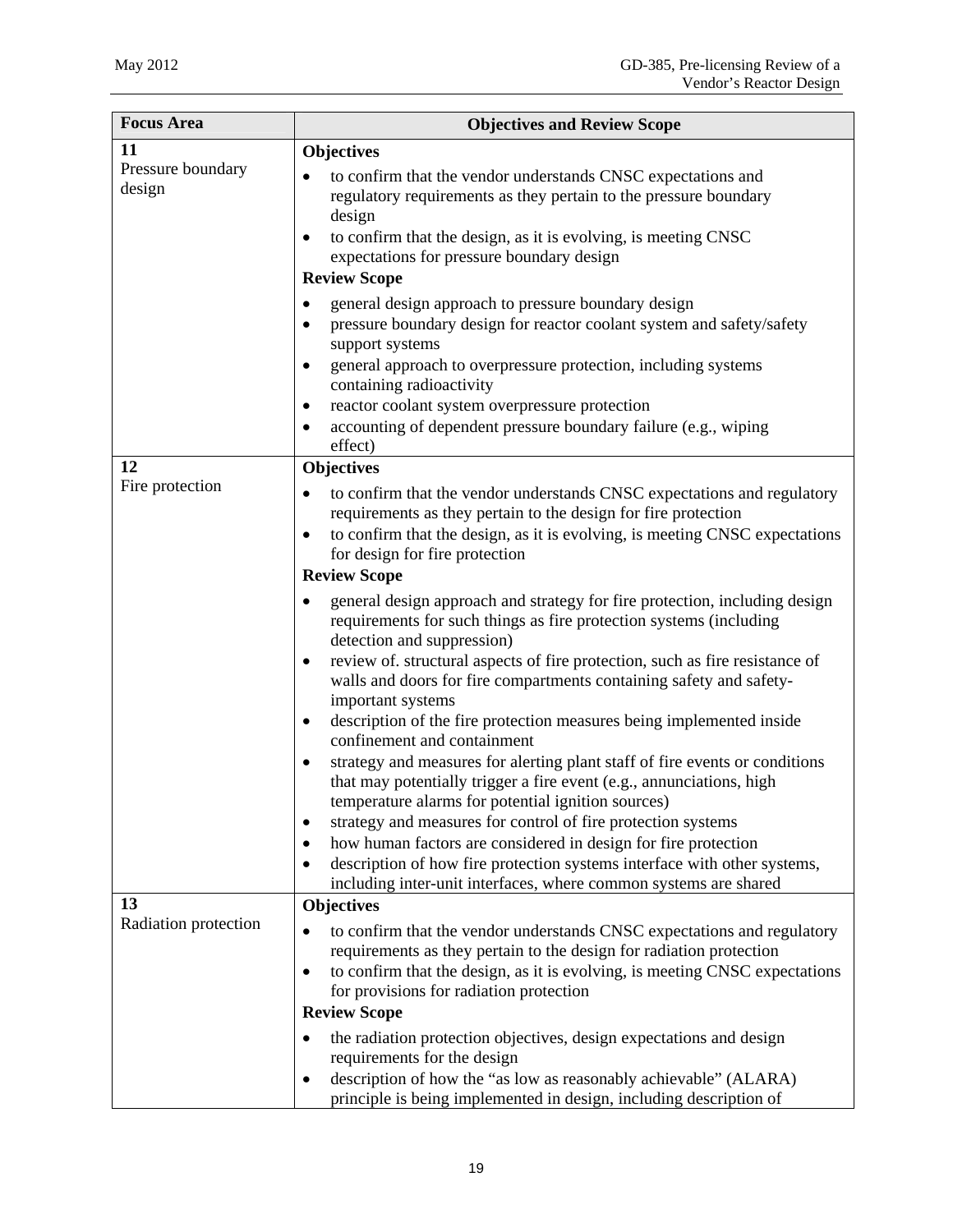| <b>Focus Area</b>                          | <b>Objectives and Review Scope</b>                                                                                                                                                                                                                                                                                                                     |
|--------------------------------------------|--------------------------------------------------------------------------------------------------------------------------------------------------------------------------------------------------------------------------------------------------------------------------------------------------------------------------------------------------------|
|                                            | radiological zones and proposed control of personnel access to different                                                                                                                                                                                                                                                                               |
|                                            | zones<br>dose description for different groups, both onsite and offsite, for a generic<br>$\bullet$<br>plant using this design                                                                                                                                                                                                                         |
|                                            | radiation monitoring process and instrumentation proposed for normal<br>operation, AOOs and DBAs                                                                                                                                                                                                                                                       |
|                                            | general description of radiation protection provisions in the design of the<br>$\bullet$<br>facility to be used for radioactive waste handling/processing/storage<br>(taking into account anticipated quantities of radioactive waste (annual,<br>lifetime)<br>descriptions of evacuation routes/plans for plant workers                               |
| 14                                         | <b>Objectives</b>                                                                                                                                                                                                                                                                                                                                      |
| Out-of-core criticality                    | to confirm that the vendor understands CNSC expectations and regulatory<br>requirements as they pertain to the design for prevention of out-of-core<br>criticality<br>to confirm that the design, as it is evolving, is meeting CNSC expectations                                                                                                      |
|                                            | for provisions for prevention of out-of-core criticality                                                                                                                                                                                                                                                                                               |
|                                            | <b>Review Scope</b>                                                                                                                                                                                                                                                                                                                                    |
|                                            | the objectives, design expectations and design requirements for the<br>$\bullet$<br>prevention of out-of-core criticality                                                                                                                                                                                                                              |
|                                            | description of provisions for prevention of out-of-core criticality in the<br>design, including spent fuel storage, storage of fresh fuel, in-plant and ex-<br>plant transportation of fuel                                                                                                                                                            |
| 15                                         | Objectives                                                                                                                                                                                                                                                                                                                                             |
| Robustness, safeguards<br>and security     | to confirm that the vendor understands CNSC expectations and regulatory<br>requirements as they pertain to the provision of robustness, security and<br>safeguards in the design<br>to confirm that the design, as it is evolving, is meeting CNSC expectations<br>$\bullet$<br>for the provision of robustness, security and safeguards in the design |
|                                            | <b>Review Scope</b>                                                                                                                                                                                                                                                                                                                                    |
|                                            | the objectives, design expectations and design requirements for building<br>and system robustness against external events or threats, including control<br>of personnel access to plant structures, systems and components<br>(particularly control rooms)<br>the objectives, design expectations and design requirements for security<br>$\bullet$    |
|                                            | and safeguards, including provisions for cyber-security                                                                                                                                                                                                                                                                                                |
| 16                                         | <b>Objectives</b>                                                                                                                                                                                                                                                                                                                                      |
| Vendor research and<br>development program | to assess the vendor's overall research and development (R&D) program<br>$\bullet$<br>in terms of:                                                                                                                                                                                                                                                     |
|                                            | overall program scope and depth (particularly in areas of novel design)<br>O<br>how well the program will support the design's safety case, should it<br>O<br>be selected for construction by a licence applicant<br>whether design gaps will be resolved in a timely manner, in order to<br>O                                                         |
|                                            | meet regulatory requirements, should the design be selected for<br>construction (e.g., clarify "grey" design areas, decrease uncertainties)<br>how continuing R&D efforts would support licensees, once the design<br>O<br>is built and is being operated                                                                                              |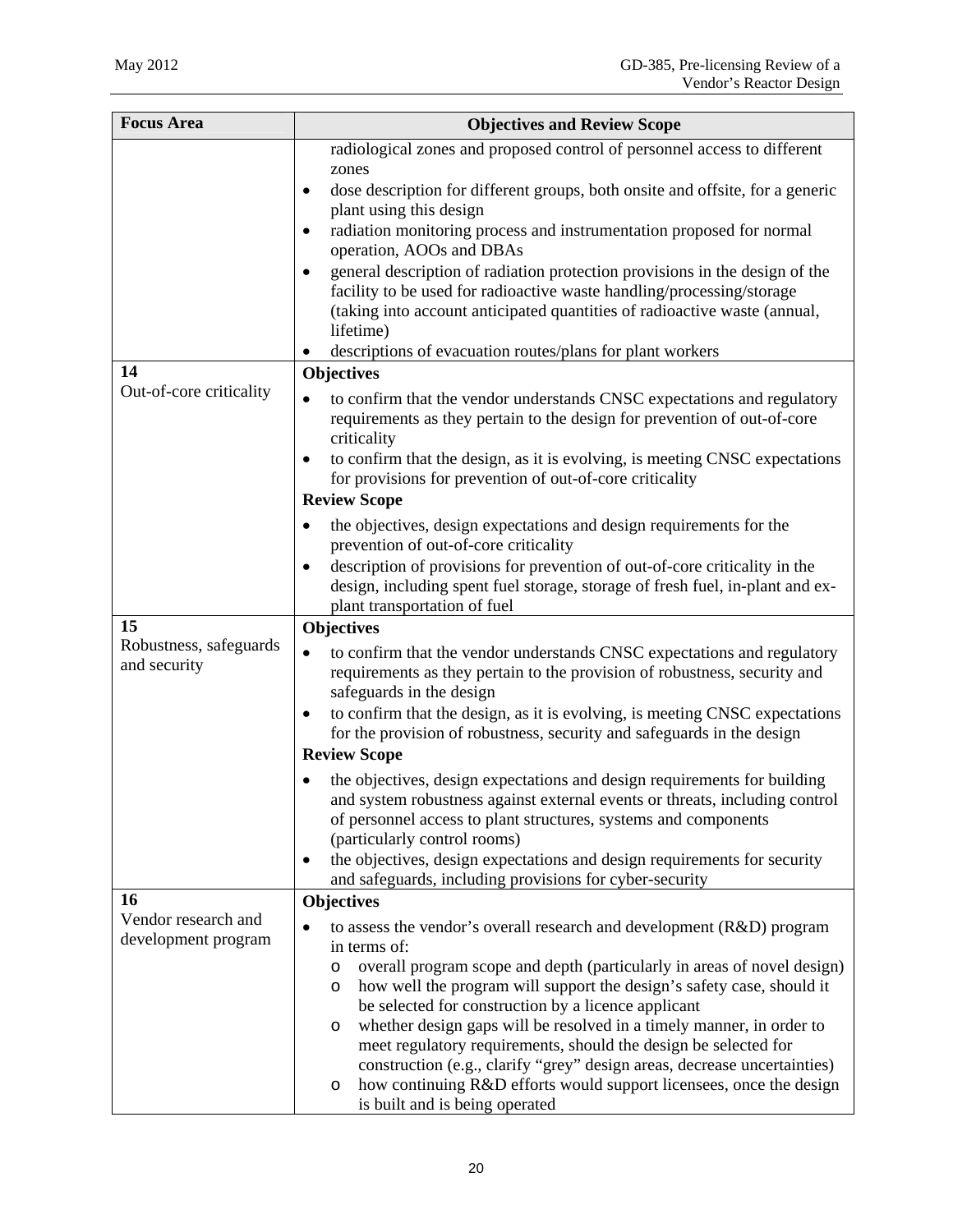| <b>Focus Area</b>                                                                                   | <b>Objectives and Review Scope</b>                                                                                                                                                                                                                                                                                                                                                                                                                                                                                                                                                                                                                                  |
|-----------------------------------------------------------------------------------------------------|---------------------------------------------------------------------------------------------------------------------------------------------------------------------------------------------------------------------------------------------------------------------------------------------------------------------------------------------------------------------------------------------------------------------------------------------------------------------------------------------------------------------------------------------------------------------------------------------------------------------------------------------------------------------|
|                                                                                                     | <b>Review Scope</b>                                                                                                                                                                                                                                                                                                                                                                                                                                                                                                                                                                                                                                                 |
|                                                                                                     | the overall R&D program<br>٠<br>high level description of all R&D underpinning the design, including any<br>$\bullet$<br>research facilities that the research and development is/will be dependent<br>on (including R&D facilities external to the vendor)<br>testing and qualification programs in support of the design<br>٠<br>description of any novel design tools (such as computer codes), including<br>verification & validation and uncertainties assessments                                                                                                                                                                                             |
| 17                                                                                                  | <b>Objectives</b>                                                                                                                                                                                                                                                                                                                                                                                                                                                                                                                                                                                                                                                   |
| Management system of<br>design process and<br>quality assurance in<br>design and safety<br>analysis | to confirm that the vendor understands CNSC expectations and regulatory<br>$\bullet$<br>requirements as they pertain to the design control measures applied to the<br>reactor design and safety analysis<br>to confirm that the design is evolving under controlled design measures<br>٠<br>that includes a confirmation of the adequacy of the vendor's design control<br>measures are consistent with CNSC expectations. (CNSC Phase 2 audit)                                                                                                                                                                                                                     |
|                                                                                                     | <b>Review Scope</b>                                                                                                                                                                                                                                                                                                                                                                                                                                                                                                                                                                                                                                                 |
|                                                                                                     | the description of how the vendor conducts design management (including<br>the integration of R&D results into the design)<br>the design control measures, and whether they are consistent with the<br>$\bullet$<br>requirements of CSA-N286-05, Management System Requirements For<br>Nuclear Power Plants and RD-337, Design of New Nuclear Power Plants<br>the process for incorporating into the design the capability to manufacture,<br>$\bullet$<br>construct, operate and maintain the reactor<br>the process for incorporating industry operating experience into the design<br>٠<br>the process for establishing and maintaining configuration management |
|                                                                                                     | including information control and change control                                                                                                                                                                                                                                                                                                                                                                                                                                                                                                                                                                                                                    |
| 18                                                                                                  | <b>Objectives</b>                                                                                                                                                                                                                                                                                                                                                                                                                                                                                                                                                                                                                                                   |
| Human factors                                                                                       | to confirm that the vendor understands CNSC expectations and regulatory<br>$\bullet$<br>requirements as they pertain to the provision of human factors in the<br>design<br>to confirm that the design, as it is evolving, is meeting CNSC expectations<br>for the provision of human factors in the design, and includes an<br>examination of how human factors aspects of the design are in<br>conformance with CNSC design expectations                                                                                                                                                                                                                           |
|                                                                                                     | <b>Review Scope</b>                                                                                                                                                                                                                                                                                                                                                                                                                                                                                                                                                                                                                                                 |
|                                                                                                     | the general principles regarding implementation of human factors in the<br>$\bullet$<br>design<br>the human factors engineering program, and how it is integrated into<br>$\bullet$<br>overall design activities<br>how human factors considerations are incorporated into key operator and<br>$\bullet$<br>maintainer plant interfaces including:<br>the plant main control room(s)<br>$\circ$<br>secondary control area(s)<br>O<br>emergency support centre<br>O<br>field interfaces important to safety<br>O                                                                                                                                                     |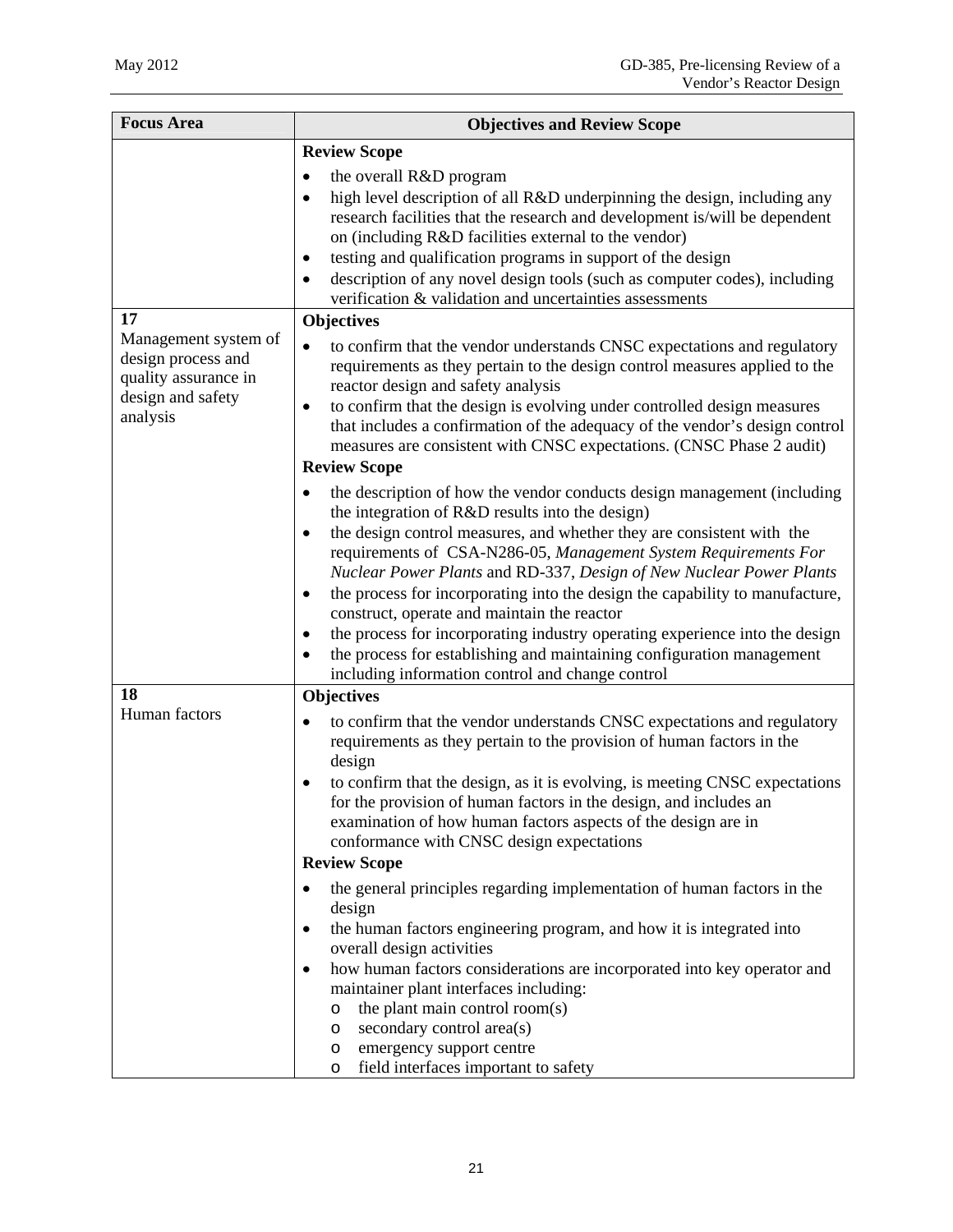| <b>Focus Area</b>                                               | <b>Objectives and Review Scope</b>                                                                                                                                                                                                                                                                                                                                                                                                                                       |
|-----------------------------------------------------------------|--------------------------------------------------------------------------------------------------------------------------------------------------------------------------------------------------------------------------------------------------------------------------------------------------------------------------------------------------------------------------------------------------------------------------------------------------------------------------|
| 19                                                              | Objectives                                                                                                                                                                                                                                                                                                                                                                                                                                                               |
| Incorporation of<br>decommissioning in<br>design considerations | to confirm that the vendor understands CNSC expectations and regulatory<br>requirements as they pertain to the design provisions concerning future<br>decommissioning at the end of the plant's service life<br>to confirm that the design, as it is evolving, is considering future<br>$\bullet$<br>decommissioning activities in the design, in order to minimize worker<br>dose, effects on the environment from decommissioning activities and<br>radiological waste |
|                                                                 | <b>Review Scope</b>                                                                                                                                                                                                                                                                                                                                                                                                                                                      |
|                                                                 | the general principles regarding implementation of decommissioning<br>consideration early in the design (conducted against OECD document<br>NEA-6833, Decommissioning Considerations for New Nuclear Power<br>Plants)                                                                                                                                                                                                                                                    |
|                                                                 | the high level description of how the design would be decommissioned at<br>$\bullet$<br>end of life                                                                                                                                                                                                                                                                                                                                                                      |
|                                                                 | a description of proposed decommissioning techniques and end state for<br>$\bullet$<br>major plant components, particularly associated with the reactor systems<br>and interfacing systems that could become contaminated over the life of<br>the plant                                                                                                                                                                                                                  |
|                                                                 | a general description of amount of radioactive waste anticipated as a result<br>$\bullet$<br>of decommissioning including the mid-life refurbishment or planned<br>replacement of major structures, systems and components during the<br>plant's service life                                                                                                                                                                                                            |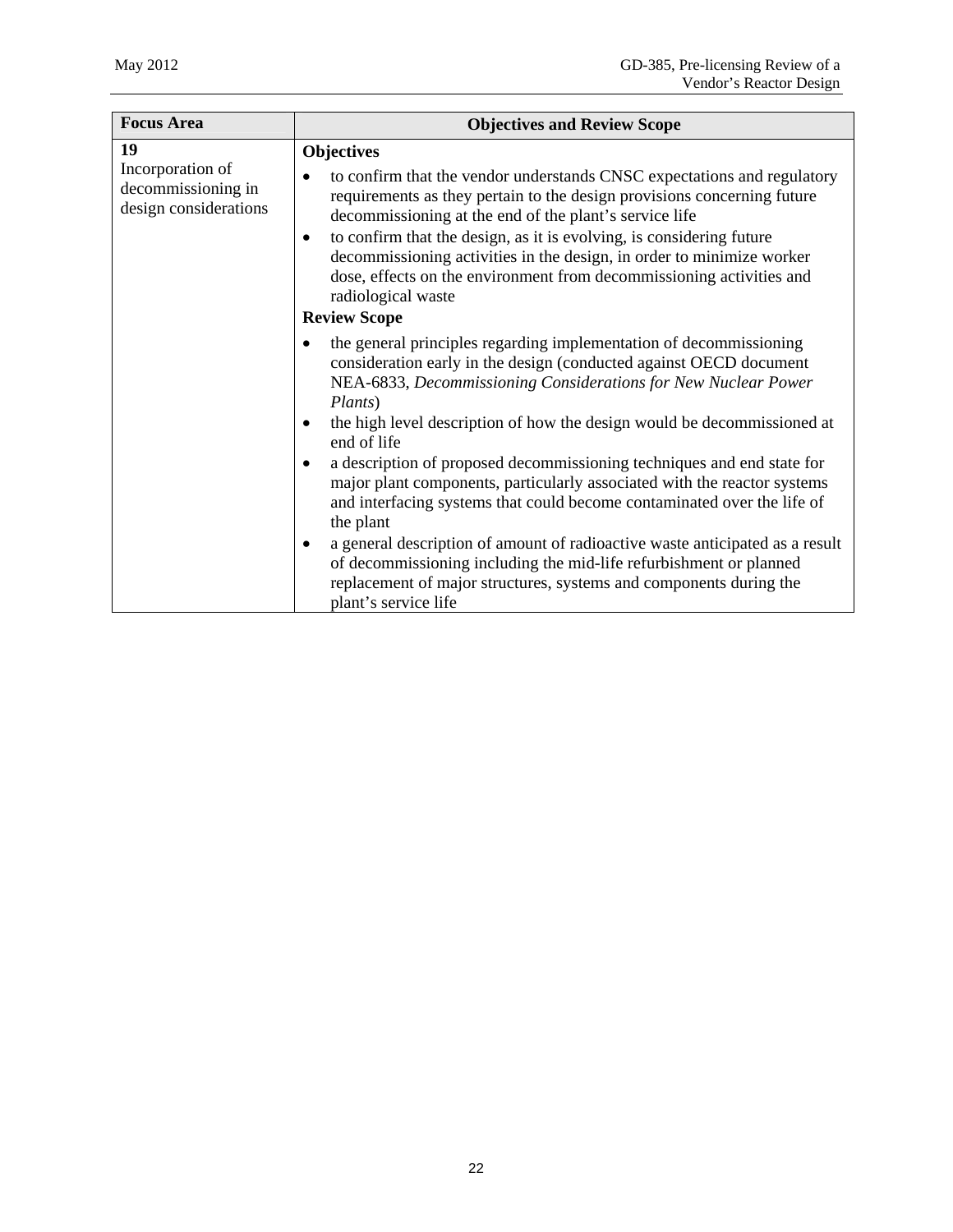# **Glossary**

#### **accident**

Any unintended event (including operating errors, equipment failures or other mishaps), the consequences or potential consequences of which are not negligible from the point of view of protection or safety. For the purposes of this document, accidents include design-basis accidents and beyond-design-basis accidents. Accidents exclude anticipated operational occurrences, which have negligible consequences from the perspective of protection or safety.

#### **accident conditions**

Deviations from normal operations more severe than anticipated operational occurrences, including design basis accidents and beyond design basis accidents.

#### **accident management**

The taking of a set of actions during the evolution of a beyond design basis accident to:

- prevent the escalation of the event into a severe accident
- mitigate the consequences of a severe accident
- achieve a long term safe stable state

## **anticipated operational occurrence (AOO)**

An operational process deviating from normal operation that is expected to occur at least once during the operating lifetime of a nuclear power plant or small reactor, but which, in view of appropriate design provisions, does not cause any significant damage to items important to safety or lead to accident conditions.

## **applicant**

The organization that has applied to the CNSC for a licence to construct for a nuclear power plant, which has the overall responsibility, and controlling and coordinating authority, for overseeing the safe and satisfactory completion of all design, procurement, manufacturing, construction and commissioning work. In most cases, the applicant is also the responsible organization that will later operate the plant (also referred to as the operating organization). Where this is not so, responsibility for the plant and its safety nevertheless continues to reside with the applicant, who must supervise the activities of an operating organization that operates the plant.

## **As Low As Reasonably Achievable (ALARA) – social and economic factors taken into account**

A fundamental principle of radiation protection whereby the protective measures implemented to minimize radiation exposure are optimized with respect to the level of risk reduction and the cost of implementation.

## **beyond design basis accident (BDBA)**

Accident conditions less frequent and more severe than a design basis accident. A BDBA may or may not involve core degradation.

## **design**

In context of a review of a vendor's reactor design, the overall planning and philosophies that go into ensuring that every aspect of the physical design will consider safety, security and safeguards under all scenarios it may encounter during its lifecycle**.**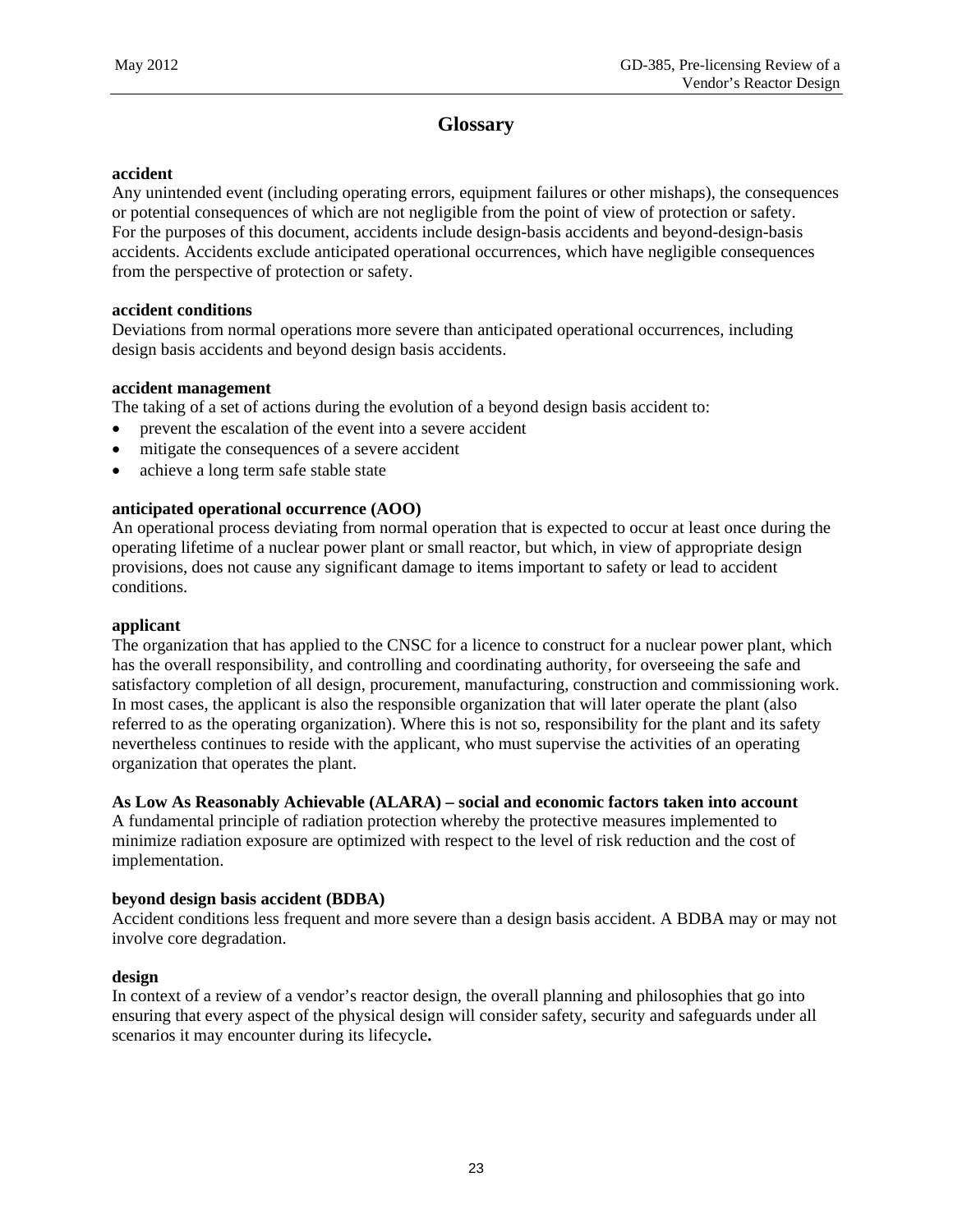#### **design basis**

The range of conditions and events taken into account in the design of the nuclear power plant or small reactor (the facility), according to established criteria, such that the facility can withstand the range of conditions and facilities without exceeding authorized limits by the planned operation of safety systems.

#### **design basis accident**

Accident conditions for which a reactor facility is designed according to established design criteria, and for which damage to the fuel and the release of radioactive material are kept within regulated limits.

#### **mitigation**

Measures aimed at limiting the scale of core damage, preventing interaction of the molten material with containment structures, maintaining containment integrity, and minimizing off-site releases, in the event of an accident.

#### **moderator**

A material that reduces neutron energy by scattering without appreciable capture. Materials of prime concern are those containing light nuclei with large scattering cross sections and relatively low absorption cross sections.

#### **normal operation**

Operation within specified operational limits and conditions, including start-up, power operation, shutdown, maintenance, testing and refuelling.

#### **operation**

All activities performed to achieve the purpose for which a nuclear power plant or small reactor was constructed. For nuclear power plants, this includes maintenance, refuelling, in-service inspection and other associated activities.

#### **operational limits and conditions**

A set of rules setting forth parameter limits and the functional capability and performance levels of equipment and personnel, which are approved by the regulatory body for safe operation of an authorized facility. This set of limits and conditions is monitored by or on behalf of the operator and can be controlled by the operator.

#### **safety analysis**

Analysis by means of appropriate analytical tools that establishes and confirms the design basis for the items important to safety; and ensures that the overall plant design is capable of meeting the acceptance criteria for each plant state.

#### **safety case**

An integrated collection of arguments and evidence to demonstrate the safety of a facility. A safety case will normally include a safety assessment, but could also typically include information (including supporting evidence and reasoning) on the robustness and reliability of the safety assessment and the assumptions made therein.

#### **safety function**

A specific purpose that must be accomplished by a structure, system or component for safety, including those necessary to prevent accident conditions and to mitigate the consequences of accident conditions.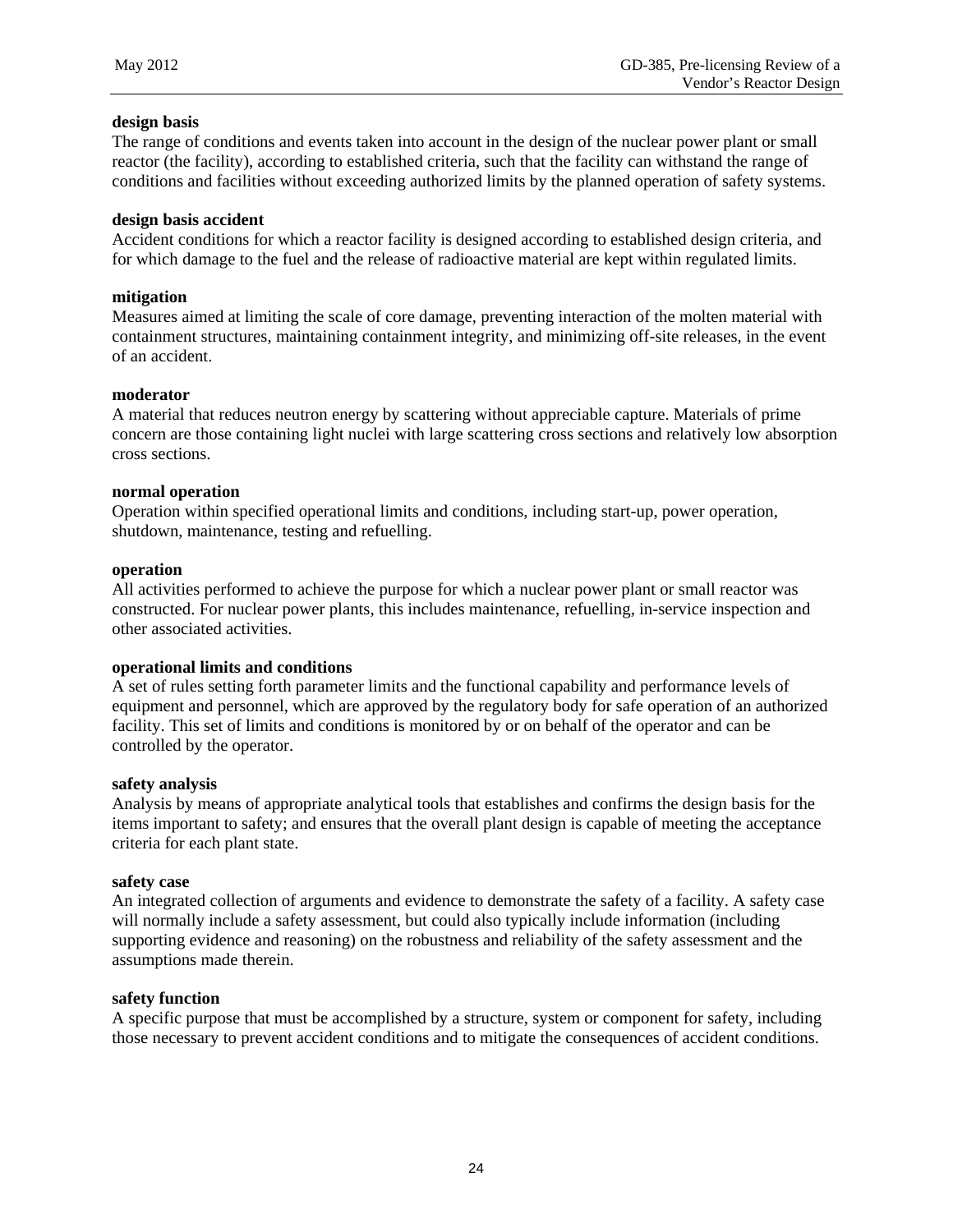#### **safety system**

Systems provided to ensure the safe shutdown of the reactor or the residual heat removal from the core, or to limit the consequences of anticipated operational occurrences and design basis accidents.

#### **severe accident**

Accident conditions more severe than a design basis accident and involving significant core degradation.

#### **severe accident management (SAM) program**

A program that establishes both of the following:

- the actions to be taken to prevent severe damage to the reactor core, to mitigate the consequences of the core damage should it occur, and to achieve a safe, stable state of the reactor over the long term
- the preparatory measures necessary for implementation of such actions

#### **shutdown**

A subcritical reactor state with a defined margin to prevent a return to criticality without external actions.

#### **single failure**

A failure that results in the loss of capability of a system or component to perform its intended function(s) and any consequential failure(s) that result from it.

#### **single failure criterion**

A criterion (or requirement) applied to a system such that it will be capable of performing its task in the presence of any single failure.

#### **smart buyer**

An organization that has a clear understanding and knowledge of the product or service being supplied. In the context of nuclear safety, the organization knows what is required, fully understands the need for a vendor's services, specifies requirements, supervises the work and technically reviews the output before, during and after implementation.